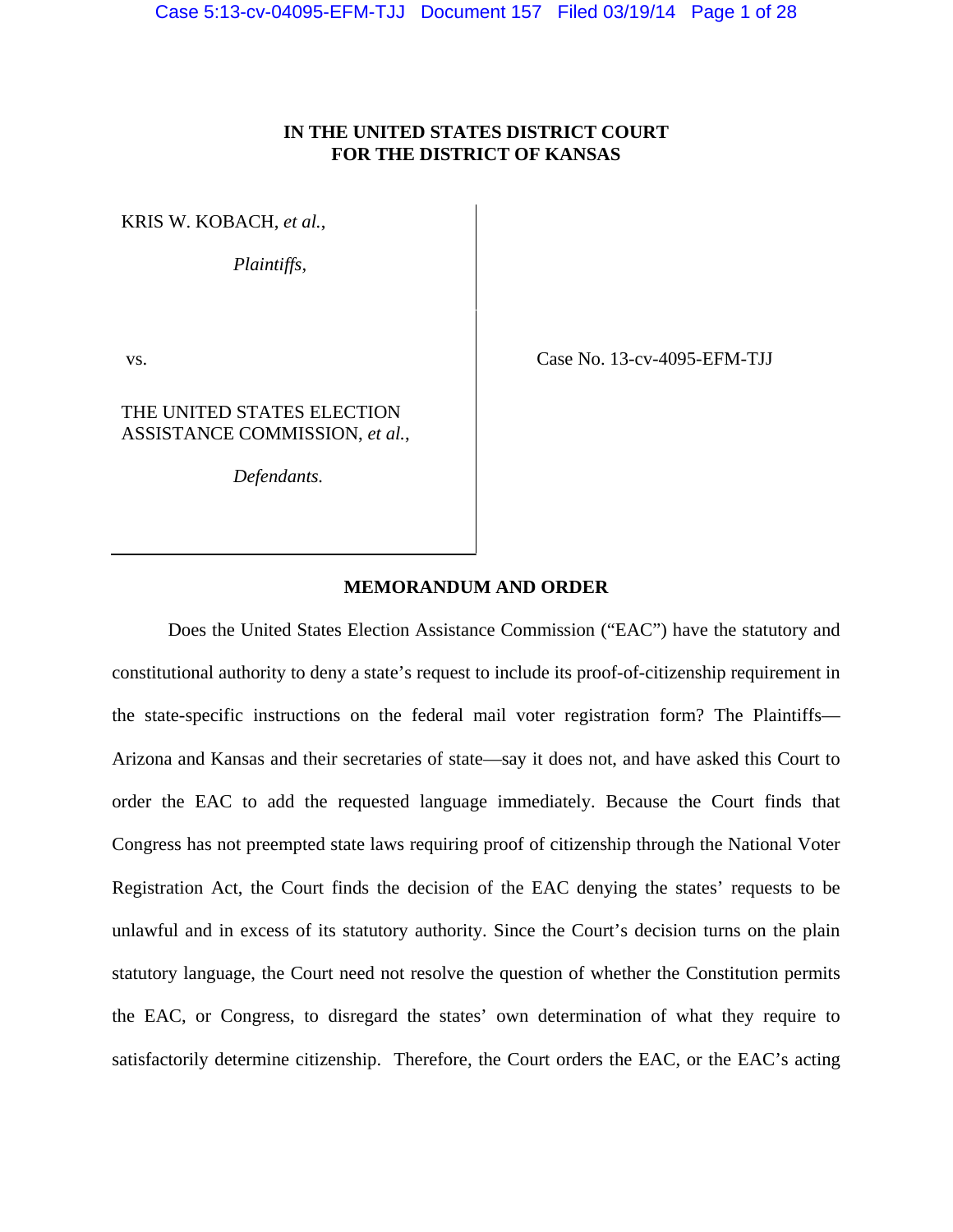### Case 5:13-cv-04095-EFM-TJJ Document 157 Filed 03/19/14 Page 2 of 28

executive director, to add the language requested by Arizona and Kansas to the state-specific instructions on the federal mail voter registration form, effective immediately.

## **I. Factual and Procedural Background**

 In 2011, the Kansas Legislature amended Kansas Statutes Annotated § 25-2309 to require any person applying to vote provide satisfactory evidence of United States citizenship before becoming registered. In August 2012, Brad Bryant, the Kansas election director, requested that the EAC make three revisions to the national voter registration form's state-specific instructions to reflect changes in Kansas' voter registration law. The third request was for the EAC to provide an instruction to reflect the new proof-of-citizenship requirement that was effective January 1, 2013. In October 2012, Alice Miller—the EAC's acting executive director and chief operating officer—informed Bryant that the EAC would make the first two changes but postponed action on the proof-of-citizenship requirement until a quorum was established on the commission. All four of the EAC's commissioner positions were vacant at the time, and they remain vacant now.

 In 2013, a similar proof-of-citizenship requirement under Arizona voter registration law was addressed by the United States Supreme Court. In *Arizona v. Inter Tribal Council of Arizona, Inc.* ("*ITCA*"),<sup>1</sup> the Supreme Court addressed the question of whether an Arizona statute that required state officials to reject a federal voter registration form unaccompanied by documentary evidence of citizenship conflicted with the National Voter Registration Act's mandate that Arizona "accept and use" the federal form.<sup>2</sup> In June 2013, the Supreme Court held that the NVRA precluded Arizona from requiring that anyone registering to vote using the

<sup>&</sup>lt;u>1</u>  $1$  133 S. Ct. 2247 (U.S. 2013).

<sup>2</sup> *Arizona v. Inter Tribal Council of Arizona, Inc.*, 133 S. Ct. 2247, 2254 (U.S. 2013).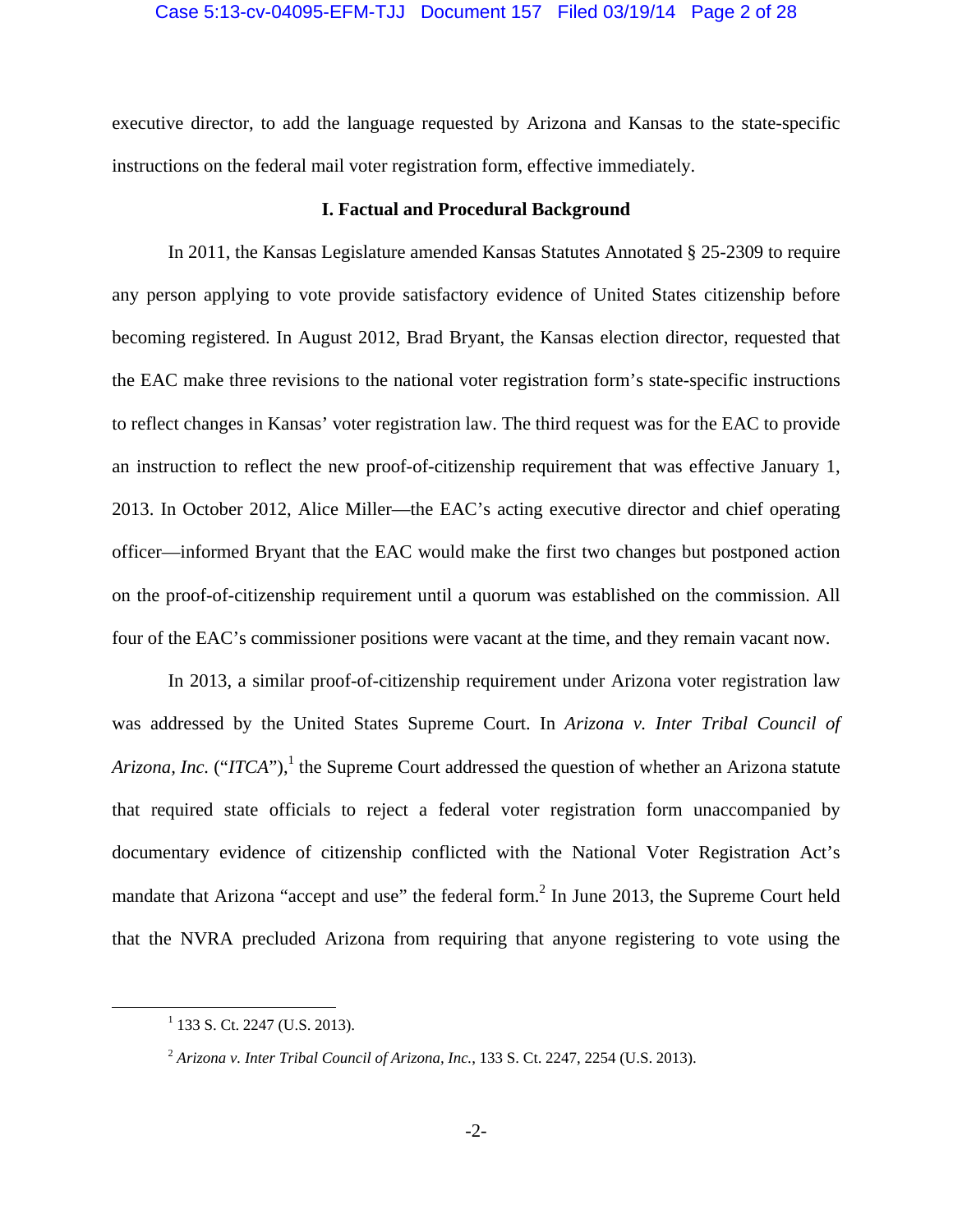### Case 5:13-cv-04095-EFM-TJJ Document 157 Filed 03/19/14 Page 3 of 28

federal voter registration form submit information beyond that required by the form itself.<sup>3</sup> In so ruling, the Court concluded, "Arizona may, however, request anew that the EAC include such a requirement among the Federal Form's state-specific instructions, and may seek judicial review of the EAC's decision under the Administrative Procedure Act."4

 The day after the *ITCA* decision, Kansas Secretary of State Kris Kobach renewed Kansas' request that the EAC include state-specific instructions on the federal form to reflect Kansas' proof-of-citizenship requirement.<sup>5</sup> Two days after the *ITCA* decision, Arizona's Secretary of State, Ken Bennett, made a similar request, asking that the EAC include instructions to reflect Arizona's proof-of-citizenship requirements as outlined in Arizona Revised Statutes Annotated § 16-166(F).<sup>6</sup> In August 2013, Miller informed Kobach and Bennett that the EAC staff was constrained to defer acting on the states' requests until the EAC has a quorum of commissioners.<sup>7</sup> Miller's letters indicated that her decision was based on a 2011 memorandum,

3 *Id. at* 2260.

 $4$  *Id.* 

"If this is your first time registering to vote in Arizona or you have moved to another county in Arizona, your voter registration form must also include proof of citizenship or the form will be rejected. If you have an Arizona driver license or non-operating identification issued after October 1, 1996, write the number in box 6 on the front of the federal form. This will serve as proof of citizenship and no additional documents are needed. If not, you must attach proof of citizenship to the form. Only one acceptable form of proof is needed to register to vote."

The proposed language then lists five acceptable forms of proof of citizenship, such as birth certificate, passport, naturalization documents, and tribal number or tribal documentation. *Id*.

 $<sup>7</sup>$  In August 2013, Georgia made a similar request to change the state-specific instructions to reflect its</sup> proof-of-citizenship law passed in 2009. Similarly, Miller informed the Georgia secretary of state that she lacked authority to make the change in the absence of a quorum of commissioners. Doc. 132, Exh. 17, at 57-58. Georgia is not a party to this lawsuit, and its request is not before this Court.

 $<sup>5</sup>$  Doc. 95, at 6. Specifically, Kobach requested the following sentence be added to the instructions: "To cast</sup> a regular ballot an applicant must provide evidence of U.S. citizenship prior to the election day." Doc. 95, Exh. 1, at 2.

 $6$  Doc. 80, at 2-3. Arizona's requested language is more extensive: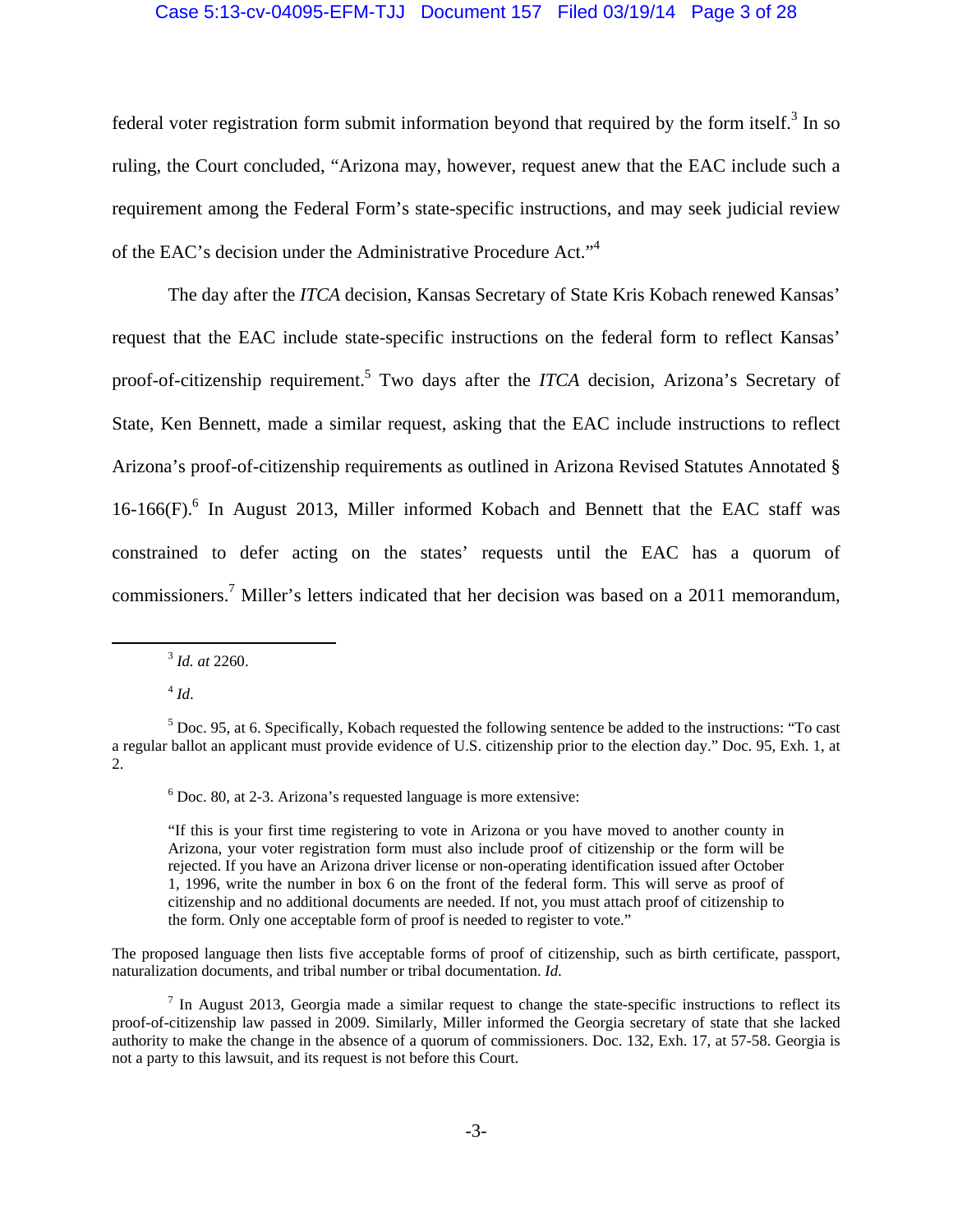#### Case 5:13-cv-04095-EFM-TJJ Document 157 Filed 03/19/14 Page 4 of 28

prepared by former EAC executive director Thomas Wilkey, that established an internal procedure to deal with requests to change the state-specific instructions in the absence of a quorum of commissioners. The Wilkey memorandum, which was directed to the EAC staff, stated, "Requests that raise issues of broad policy concern to more than one State will be deferred until the re-establishment of a quorum."<sup>8</sup>

 On August 21, 2013, this lawsuit was filed against the EAC and Miller, challenging the EAC's deferral of the states' requests. The Complaint was brought by four plaintiffs—Kobach, Bennett, the State of Kansas, and the State of Arizona. The Plaintiffs sought a writ of mandamus to order the EAC or Miller to modify the state-specific instructions of the federal mail voter registration form to require applicants residing in Kansas and Arizona to submit proof-ofcitizenship documents in accordance with Kansas and Arizona law. Similarly, the Plaintiffs asked this Court to enjoin the EAC and its officers from refusing to modify the instructions. The Plaintiffs sought a finding that the EAC's failure to act was agency action unlawfully withheld or unreasonably delayed. Further, the Plaintiffs requested that this Court declare the NVRA unconstitutional as applied and declare that the Wilkey memorandum is an unlawful regulation.

 In December 2013, this Court granted four motions for leave to intervene. The first motion was granted to a group that includes the Inter Tribal Council of Arizona, Inc., the Arizona Advocacy Network, the League of United Latin American Citizens of Arizona, and Steve Gallardo. The second motion granted was to Project Vote, Inc. The third motion was granted to the League of Women Voters of the United States, the League of Women Voters of Arizona, and the League of Women Voters of Kansas. The fourth motion was granted to a group

 $\begin{array}{c|c}\n\hline\n\text{1} & \text{2} & \text{3} \\
\hline\n\text{2} & \text{3} & \text{4}\n\end{array}$ Doc. 95, Exh. 1, at 8-9.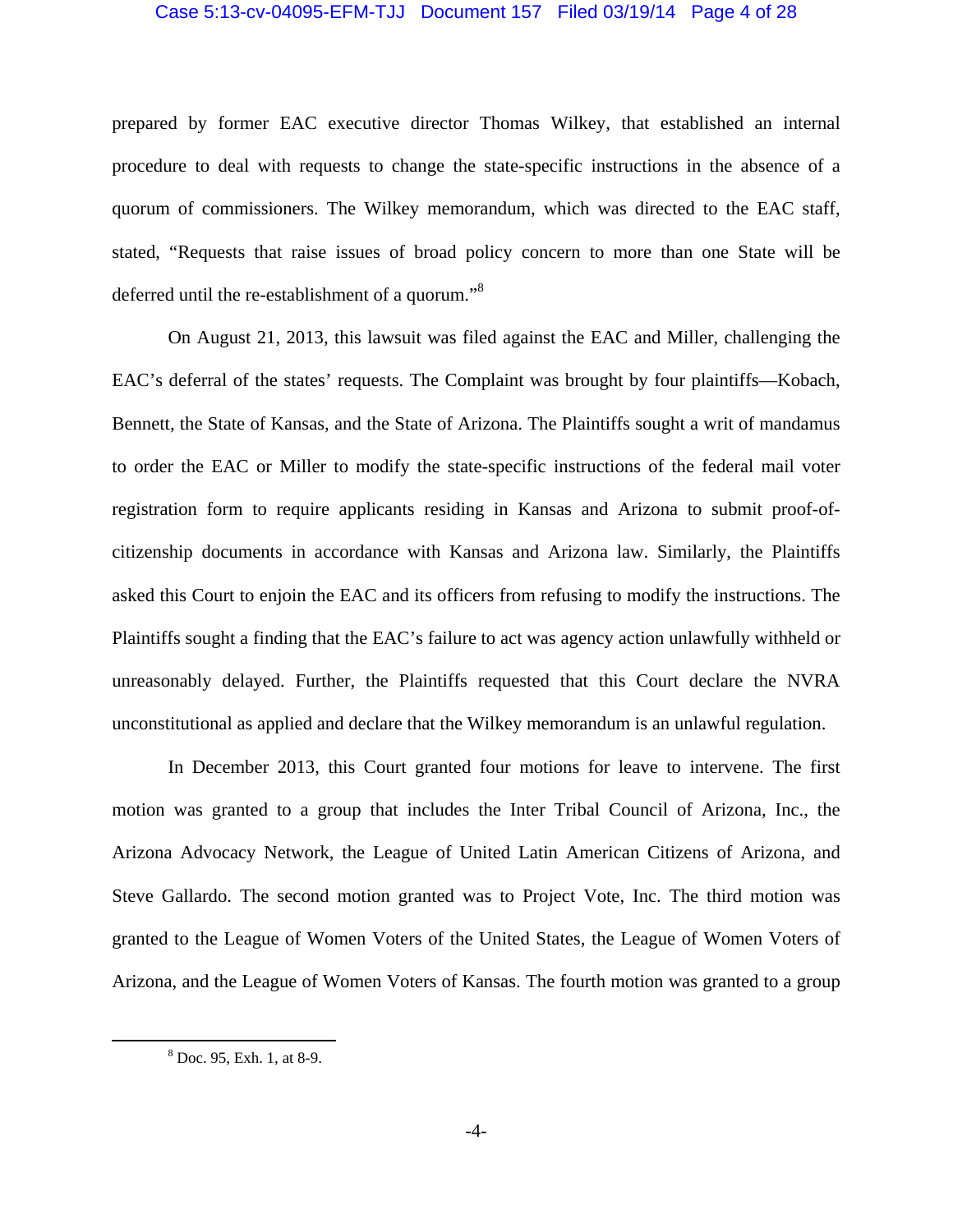### Case 5:13-cv-04095-EFM-TJJ Document 157 Filed 03/19/14 Page 5 of 28

that includes Valle del Sol, the Southwest Voter Registration Education Project, Common Cause, Chicanos Por La Causa, Inc., and Debra Lopez. These organizations and individuals, with the exception of the League of Women Voters of Kansas and the League of Women Voters of the United States, were plaintiffs in *ITCA*. 9

 On December 13, 2013, this Court found that there had been no final agency action on the states' requests by the EAC. The Court expressed doubt about the agency's ability to act without commissioners but ordered that the agency be provided with the opportunity to address these matters, including the matter of the agency's ability to make a ruling on this issue. Accordingly, the Court remanded the matter to the EAC with instructions that it render a final agency action no later than January 17, 2014. On that date, Miller issued a 46-page decision purportedly on behalf of the EAC denying the states' requests. The EAC decision concluded, among other things, that the EAC has the authority to determine what is necessary for a state election official to assess the eligibility of those applying to register to vote. Based on this authority, the EAC decision then concluded that requiring an applicant to provide proof of citizenship beyond signing an oath was not necessary for a state election official to assess whether the applicant is a U.S. citizen.

Two weeks later, the Plaintiffs filed a Motion for Judgment asking this Court to review the EAC's decision under the Administrative Procedure Act, issue a writ of mandamus ordering the EAC to make the changes to the instructions, and declare the EAC's denial a violation of the states' constitutional rights. After a status conference, the Court ordered that its review would be limited to the agency record. After oral argument on February 11, 2014, the motion is ripe.

 $\frac{1}{9}$  $^{9}$  Doc. 105, at 3-4.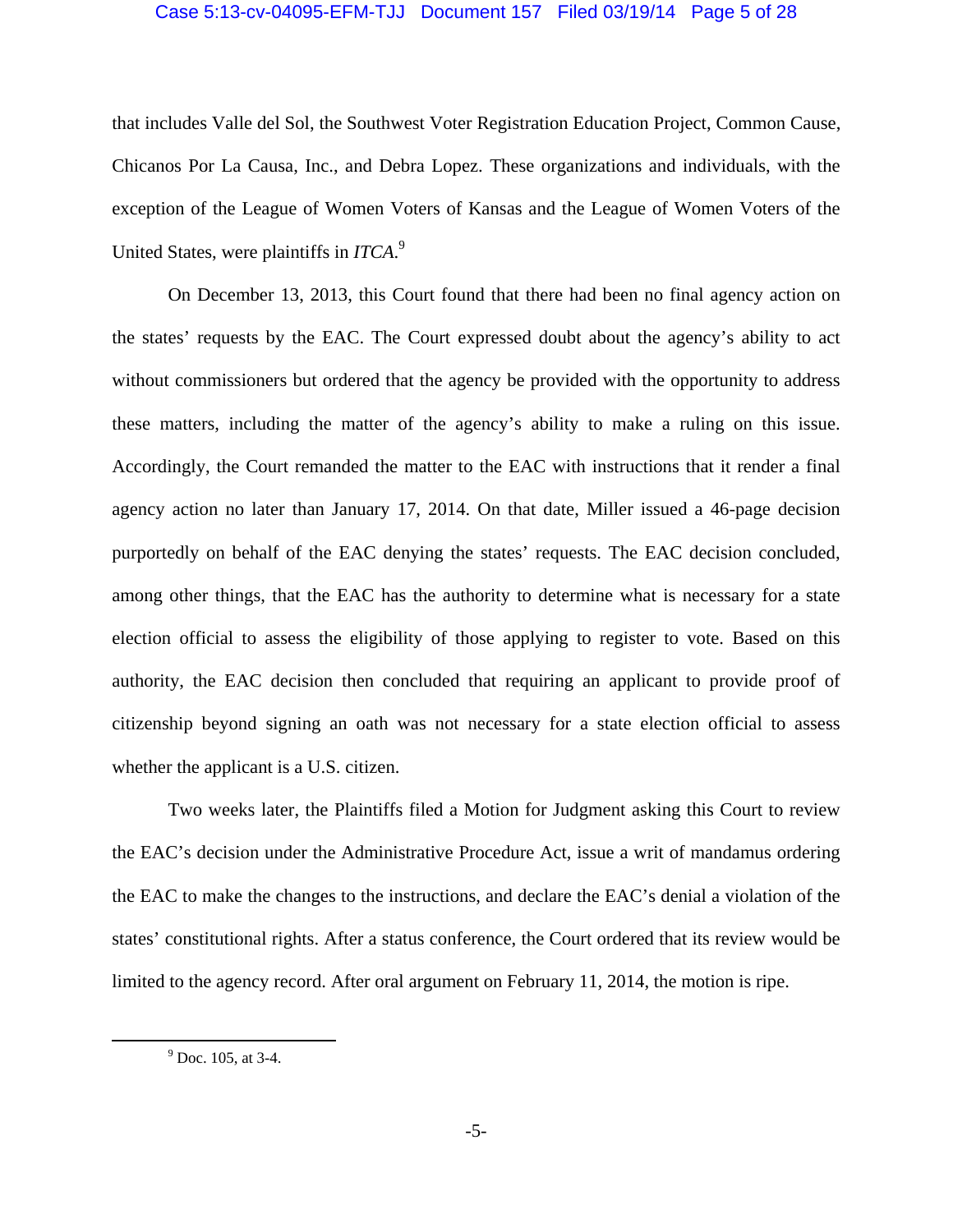## **II. Legal Standard**

 Plaintiffs bring this action under the Administrative Procedure Act, which subjects federal agency action to judicial review.10 Under APA review, the reviewing court must "decide all relevant questions of law, interpret constitutional and statutory provisions, and determine the meaning and applicability of the terms of an agency action."<sup>11</sup> The APA gives the reviewing court the authority to compel agency action unlawfully withheld or unreasonably delayed.<sup>12</sup> The only agency action that can be compelled is action legally required.<sup>13</sup> This means that a court is limited to compelling an agency to perform a ministerial or nondiscretionary act, or in other words, a discrete agency action that it is required to take.<sup>14</sup>

The reviewing court also has authority to "hold unlawful and set aside agency action, findings, and conclusions found to be

 (A) arbitrary, capricious, an abuse of discretion, or otherwise not in accordance with law;

(B) contrary to constitutional right, power, privilege, or immunity;

 (C) in excess of statutory jurisdiction, authority, or limitations, or short of statutory right;

(D) without observance of procedure required by law;

 (E) unsupported by substantial evidence in a case subject to sections 556 and 557 of this title or otherwise reviewed on the record of an agency hearing provided by statute; or

 (F) unwarranted by the facts to the extent that the facts are subject to trial de novo by the reviewing court."<sup>15</sup>

10 5 U.S.C. § 706; *Olenhouse v. Commodity Credit Corp*., 42 F.3d 1560, 1573 (10th Cir. 1994).

<sup>13</sup> *Norton v. Southern Utah Wilderness Alliance*, 542 U.S. 55, 63 (2004).

<sup>14</sup> *Id*. at 64.

15 5 U.S.C. § 706(2).

 $11$  5 U.S.C. § 706.

 $12$  5 U.S.C. § 706(1).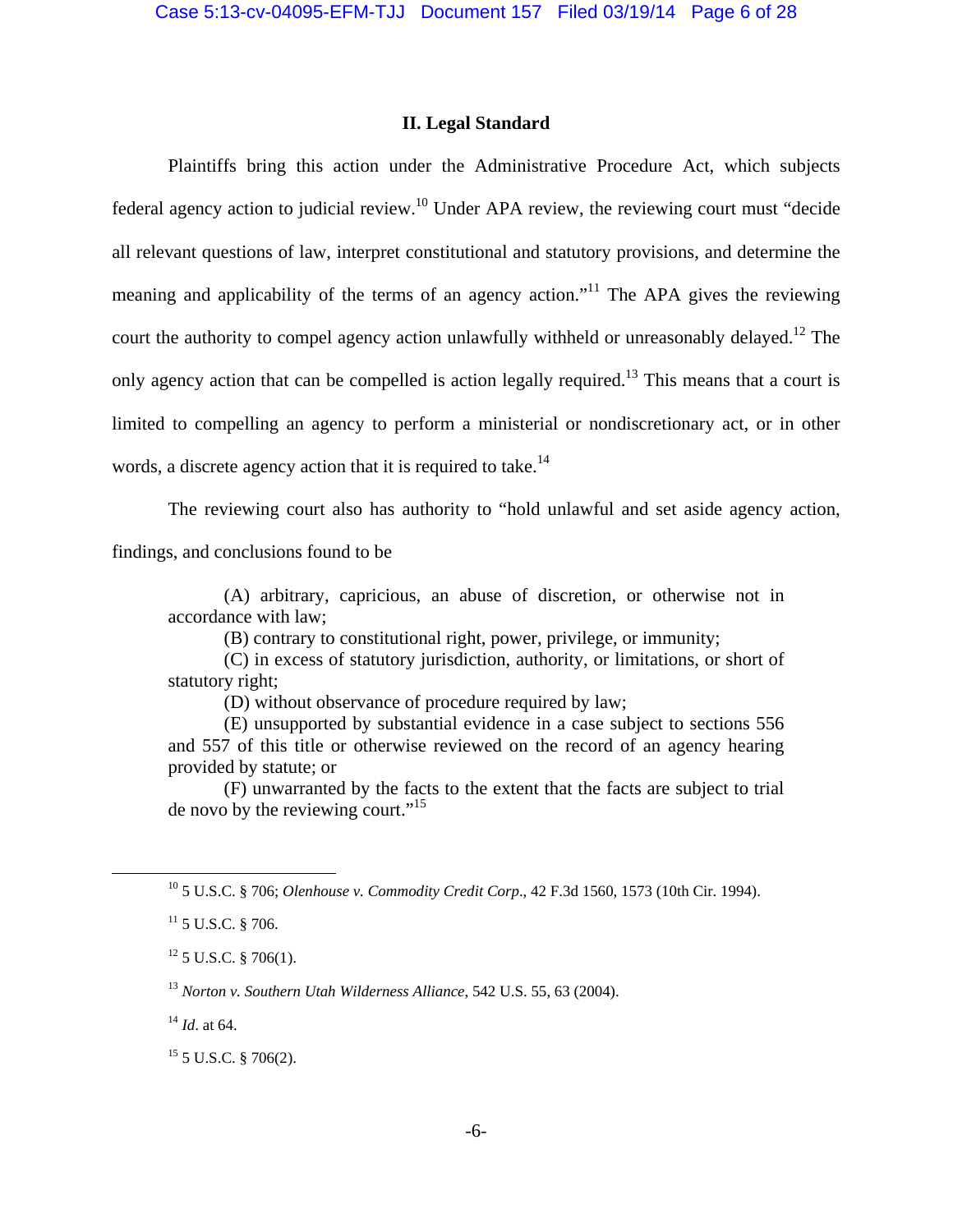#### Case 5:13-cv-04095-EFM-TJJ Document 157 Filed 03/19/14 Page 7 of 28

The Court must review the entire administrative record or those parts of it cited by a party, and due account must be taken of the rule of prejudicial error.<sup>16</sup> If the agency action is upheld, it must be upheld for the reasons articulated by the agency.<sup>17</sup> Ordinarily, the APA standard of review is a deferential one, but courts do not afford any deference to an agency interpretation that is clearly wrong or where Congress has not delegated administrative authority to the agency on the particular issue.<sup>18</sup>

## **III. Analysis**

 As an initial matter, the Court is skeptical that Miller has authority to make this decision for the EAC. The Court notes that Miller herself initially thought that she couldn't make this decision and informed the states in her letters that whether to add the instructions was a policy question that must be decided by the EAC commissioners.<sup>19</sup> However, the Court finds it unnecessary to address Miller's authority to act as acting executive director because the Court's decision would be the same if a full commission had voted 4-0 to deny the states' requests. For the purposes of the following analysis, the Court assumes—without deciding—that Miller is authorized to make the decision on behalf of the EAC.

 This Court's review of the EAC's decision to deny the states' requests to change the instructions of the federal form hinges on the answer to two questions. First, does Congress have the constitutional authority to preempt state voter registration requirements? And, if so, has Congress exercised that authority to do so under the National Voter Registration Act?

 <sup>16 5</sup> U.S.C. § 706(2).

<sup>17</sup> *See Cherokee Nation of Oklahoma v. Norton*, 389 F.3d 1074, 1078 (10th Cir. 2004).

<sup>18</sup> *Mission Group Kansas, Inc. v. Spellings*, 515 F. Supp. 2d 1232, 1235 (D. Kan. 2007).

 $19$  Doc. 80, Exh. 1, at 1; Doc. 95, Exh. 1, at 1, 6.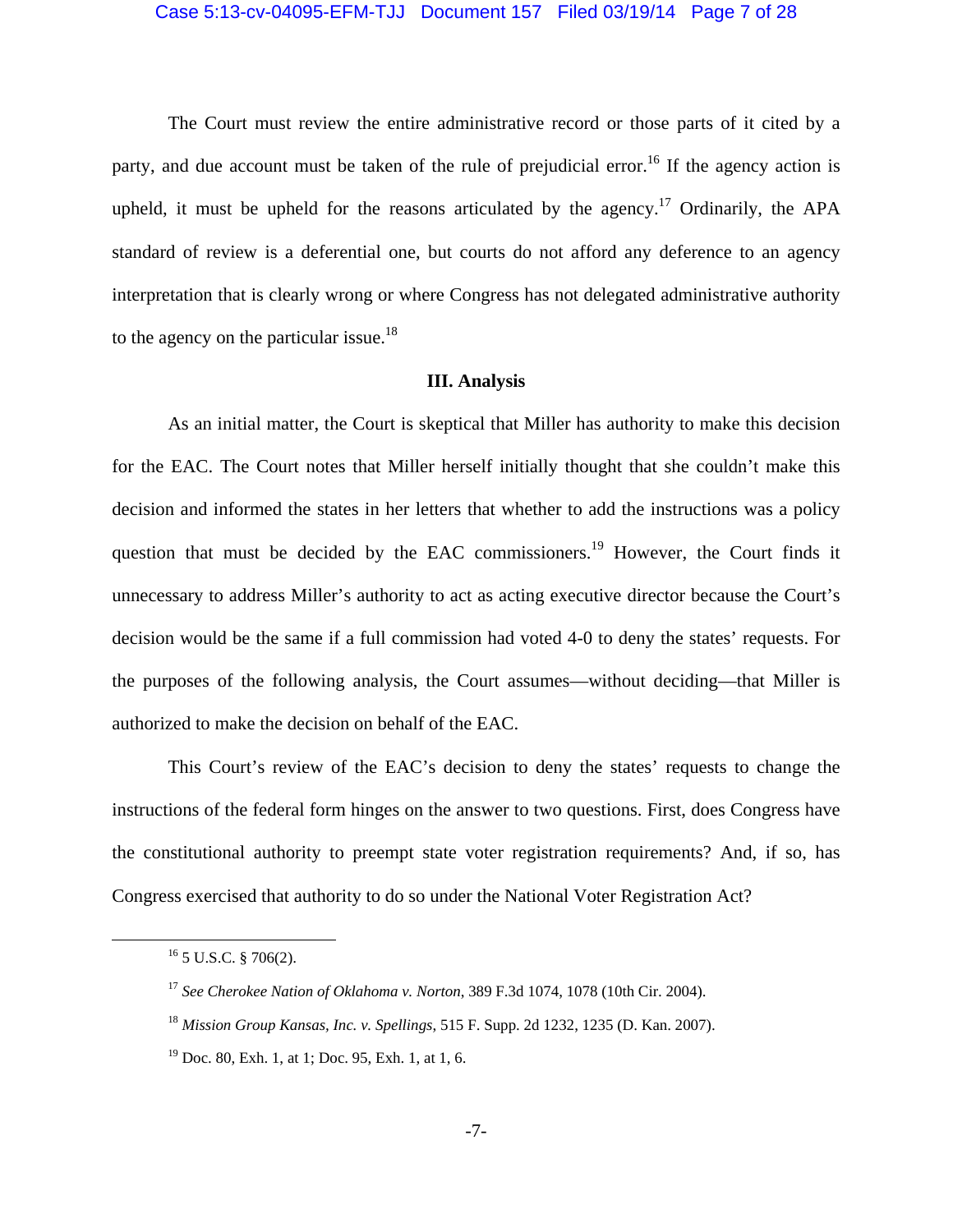## **A. Constitutional framework**

The Constitution gives each state exclusive authority to determine the qualifications of voters for state and federal elections.<sup>20</sup> Article I, section 2, clause 1—often called the Qualifications Clause—provides that the voters for the U.S. House of Representatives in each state shall have the same qualifications required for voters of the largest branch of the state legislature.<sup>21</sup> The Seventeenth Amendment adopts the same requirement for voters for the U.S. Senate.<sup>22</sup> The U.S. Supreme Court has read these provisions to conclude that the states, not Congress, set the voter qualifications for federal elections.<sup>23</sup>

 But the Constitution does give Congress the power to regulate how federal elections are held.<sup>24</sup> Article I, section 4, clause 1—often called the Elections Clause—provides: "The Times, Places and Manner of holding Elections for Senators and Representatives, shall be prescribed in each State by the Legislature thereof; but the Congress may at any time by Law make or alter such Regulations, except as to the Places of chusing Senators."<sup>25</sup>

 In other words, the States have the initial authority to determine the time, place, and manner of holding federal elections, but Congress has the power to alter those regulations or

 $22$  U.S. Const. amend XVII, cl. 2 ("The Senate of the United States shall be composed of two Senators from each State, elected by the people thereof, for six years; and each Senator shall have one vote. The electors in each State shall have the qualifications requisite for electors of the most numerous branch of the State legislatures.").

<sup>24</sup> *Id.* at 2257.

 <sup>20</sup> *ITCA*, 133 S. Ct. at 2257-58.

<sup>&</sup>lt;sup>21</sup> U.S. Const. art. I, § 2, cl. 2 ("The House of Representatives shall be composed of Members chosen every second Year by the People of the several States, and the Electors in each State shall have the Qualifications requisite for Electors of the most numerous Branch of the State Legislature.").

<sup>23</sup> *ITCA*, 133 S. Ct. at 2258.

<sup>&</sup>lt;sup>25</sup> U.S. Const. art. I, § 4, cl. 1.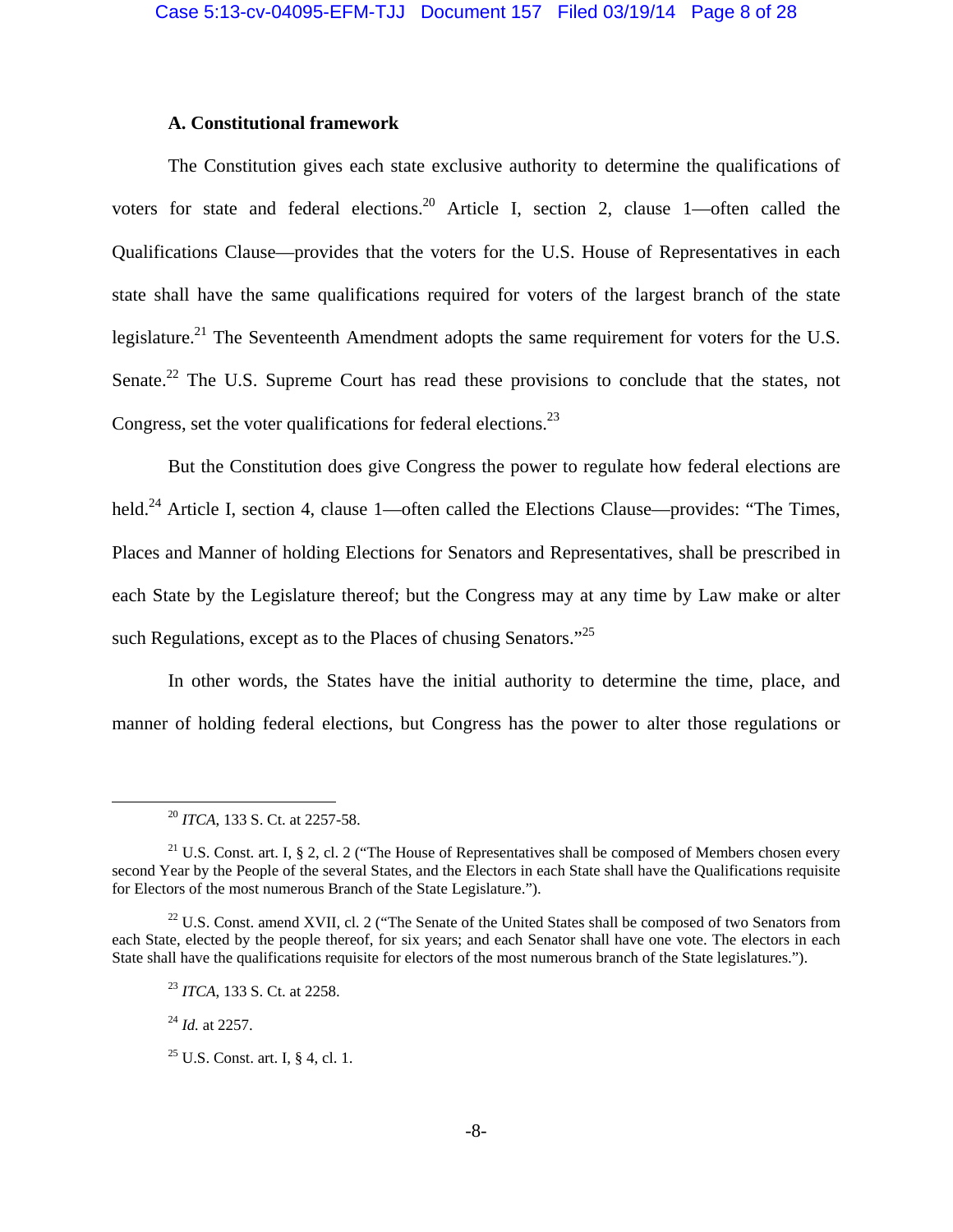#### Case 5:13-cv-04095-EFM-TJJ Document 157 Filed 03/19/14 Page 9 of 28

supplant them altogether.<sup>26</sup> In practice, this means that the States are responsible for the mechanics of federal elections, but only so far as Congress chooses not to preempt state legislative choices.27 In *ITCA*, the U.S. Supreme Court stated that the scope of the Elections Clause is broad, noting "'Times, Places, and Manner,' we have written, are 'comprehensive words,' which 'embrace authority to provide a complete code for congressional elections,' including, as relevant here and as petitioners do not contest, regulations relating to 'registration."<sup>38</sup>

*ITCA* decided, among other things, that Congress has the power to regulate voter registration and that Congress exercised that power through the NVRA. In *ITCA*, the issue was whether federal law preempted Arizona law on how the federal voter registration form was to be treated by state election officials.<sup>29</sup> The NVRA provided that each state must "accept and use" the federal mail voter registration form.<sup>30</sup> Meanwhile, Arizona law specified that a county election official must "reject any application for registration that is not accompanied by satisfactory evidence of United States citizenship."31 Specifically, *ITCA* decided that the NVRA's "accept and use" provision preempted Arizona's requirement that an election official must "reject" a federal form without proof of citizenship.<sup>32</sup> Therefore, *ITCA* validates Congress'

 <sup>26</sup> *ITCA*, 133 S. Ct. at 2253.

 $^{27}$  *Id.* 

<sup>28</sup> *Id*. (quoting *Smiley v. Holm*, 285 U.S. 355, 366 (1932)).

<sup>&</sup>lt;sup>29</sup> *Id.* at 2254 ("The straightforward textual question here is whether Ariz. Rev. Stat. Ann. § 16-166(F), which requires state officials to 'reject' a Federal Form unaccompanied by documentary evidence of citizenship, conflicts with the NVRA's mandate that Arizona 'accept and use' the Federal Form.").

 $30$  42 U.S.C. § 1973gg-4(a)(1).

 $31$  Ariz. Rev. Stat. Ann. § 16-166(F).

<sup>32</sup> *ITCA*, 133 S. Ct. at 2260.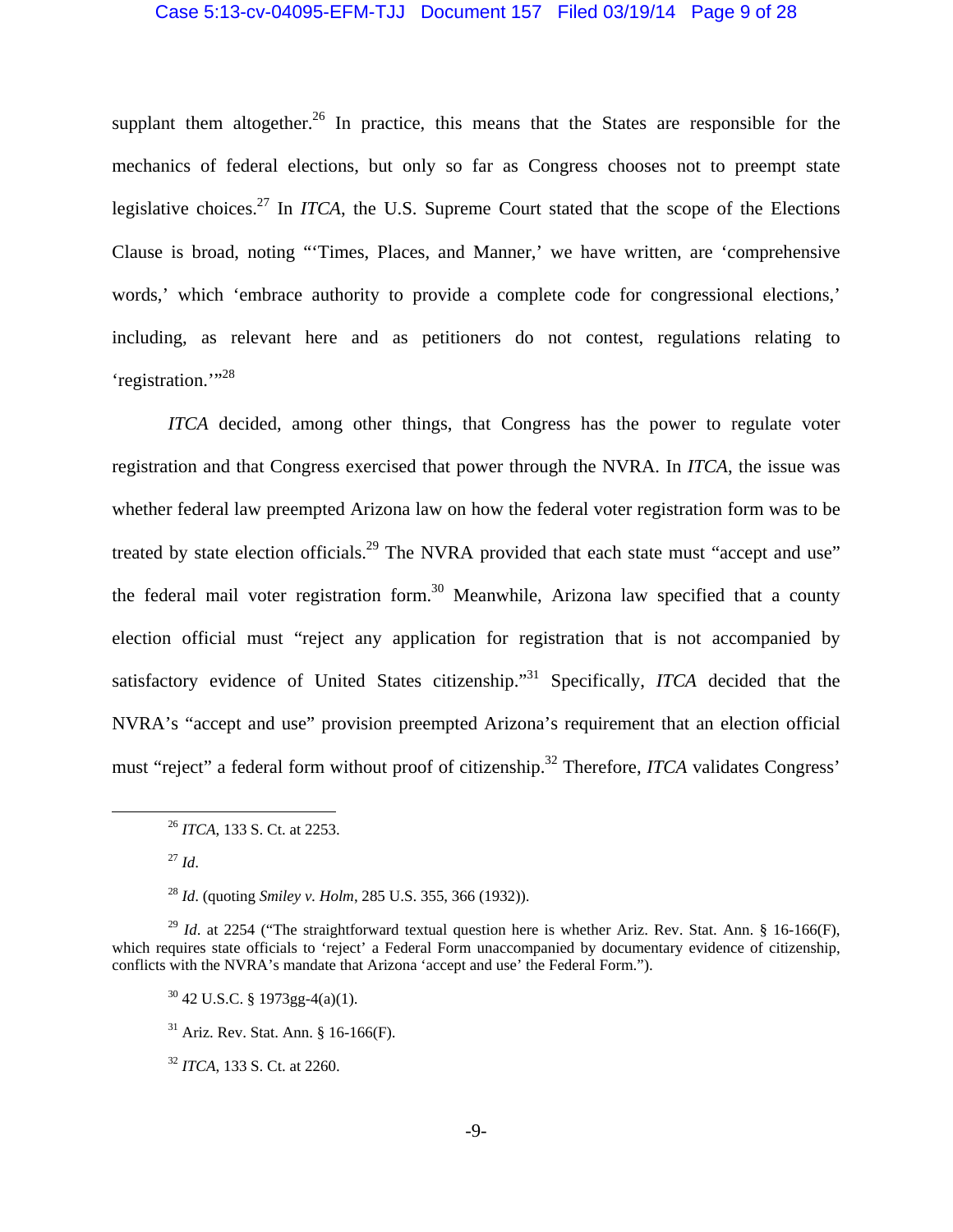### Case 5:13-cv-04095-EFM-TJJ Document 157 Filed 03/19/14 Page 10 of 28

power to regulate voter registration under its broad authority to regulate the manner of holding elections.

 But *ITCA* also strongly indicated that this broad power is not unlimited. The opinion emphasizes that "the Elections Clause empowers Congress to regulate *how* federal elections are held, but not *who* may vote in them."<sup>33</sup> Indeed, as all parties here concede, nothing in the Elections Clause "lends itself to the view that voting qualifications in federal elections are to be set by Congress."<sup>34</sup> The Court concluded, "Since the power to establish voting requirements is of little value without the power to enforce those requirements, Arizona is correct that it would raise serious constitutional doubts if a federal statute precluded a State from obtaining the information necessary to enforce its voter qualifications."<sup>35</sup> On this point, the Court was unanimous.<sup>36</sup> In other words, the States' exclusive constitutional authority to set voter qualifications necessarily includes the power to enforce those qualifications. $37$ 

33 *Id*. at 2257.

<sup>37</sup> *But see Smiley*, 285 U.S. at 366. The Court provided more explanation in *Smiley*:

<sup>34</sup> *Id*. at 2258.

<sup>35</sup> *Id*. at 2258-59.

<sup>36</sup> *See id*. at 2264 (Thomas, J., dissenting) ("For this reason, the Voter Qualifications Clause gives States the authority not only to set qualifications but also the power to verify whether those qualifications are satisfied."); *id*. at 2273 (Alito, J., dissenting) (noting that "the Constitution reserves for the States the power to decide who is qualified to vote in federal elections" and that "a federal law that frustrates a State's ability to enforce its voter qualifications would be constitutionally suspect").

The subject-matter is the 'times, places and manner of holding elections for senators and representatives.' It cannot be doubted that these comprehensive words embrace authority to provide a complete code for congressional elections, not only as to times and places, but in relation to notices, registration, supervision of voting, protection of voters, prevention of fraud and corrupt practices, counting of votes, duties of inspectors and canvassers, and making and publication of election returns; in short, to enact the numerous requirements as to procedure and safeguards which experience shows are necessary in order to enforce the fundamental right involved. And these requirements would be nugatory if they did not have appropriate sanctions in the definition of offenses and punishments. All this is comprised in the subject of 'times, places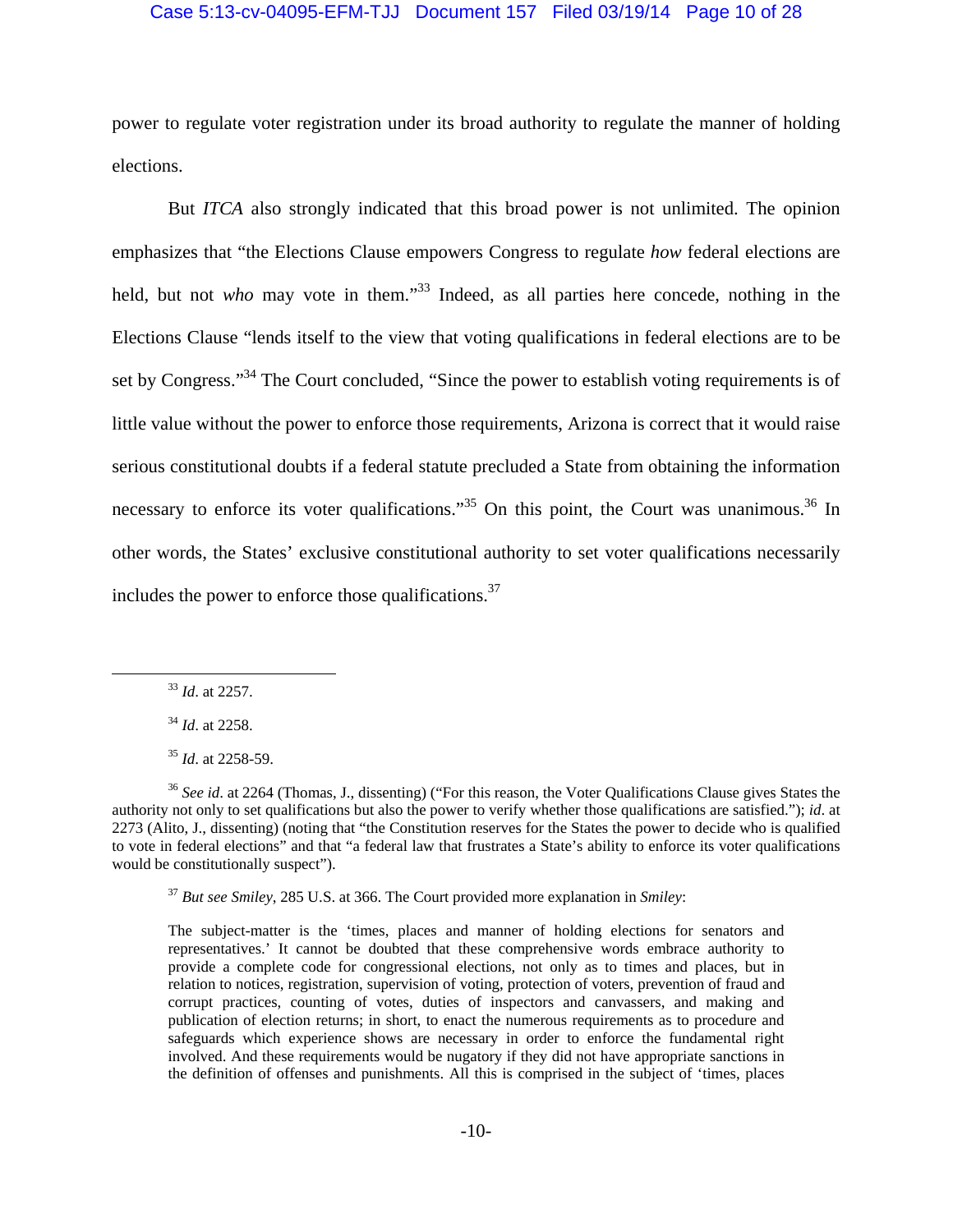#### Case 5:13-cv-04095-EFM-TJJ Document 157 Filed 03/19/14 Page 11 of 28

 This premise suggests that Congress has no authority to preempt a State's power to enforce its voter qualifications. The *ITCA* opinion stops short of making this declaration, choosing to avoid resolving this constitutional question because of Arizona's ability to renew its request to change the instructions on the federal form and pursue this action.<sup>38</sup> But there are indications in the opinion and in oral argument that imply that state authority may have prevailed if the Court had been forced to resolve this constitutional question.39 In the *ITCA* opinion, the Court acknowledged that "serious constitutional doubts" would be raised if the NVRA precluded Arizona "from obtaining the information necessary to enforce its voter qualifications."<sup>40</sup> Then, the Court referred to this action challenging the EAC's denial of Arizona's request as an "alternative means of enforcing its constitutional power to determine voter qualifications."<sup>41</sup> The Court also suggested that Arizona may have "a constitutional right to demand concrete evidence

<sup>41</sup> *Id*. at 2259.

and manner of holding elections,' and involves lawmaking in its essential features and more important aspect.

This passage could be read to stand for the idea that the "manner of holding elections" is comprehensive enough to include the power to enforce voter qualifications, which could be regulated by Congress. But as Justice Thomas points out, and the parties concede, this passage is dicta. See *ITCA*, 133 S. Ct. at 2268 (Thomas, J., dissenting). In any event, the majority opinion deliberately did not include this passage from *Smiley*, other than to acknowledge that voter registration is included within the broad scope of the Elections Clause. *See id*. at 2253 (majority opinion).

<sup>&</sup>lt;sup>38</sup> See *ITCA*, 133 S. Ct. at 2259 ("Happily, we are spared that necessity, since the statute provides another means by which Arizona may obtain information needed for enforcement.").

<sup>&</sup>lt;sup>39</sup> At oral argument, Justice Scalia, who authored the majority opinion in *ITCA*, expressed concern multiple times about Arizona's failure to challenge the EAC's 2-2 vote in 2005 that resulted in no action being taken on Arizona's initial request to add identical proof-of-citizenship language. Transcript of Oral Argument at 9, 11, 15-16, 18, *Arizona v. Inter Tribal Council of Arizona, Inc.*, 133 S. Ct. 2247 (2013) (No. 12-71). Justice Scalia expressed skepticism about how the EAC would fare in such a challenge under the APA. *Id*. at 56-57 ("So you're going to be—in bad shape—the government is going to be—the next time somebody does challenge the Commission determination in court under the Administrative Procedure Act.").

<sup>40</sup> *ITCA,* 133 S. Ct. at 2258-59.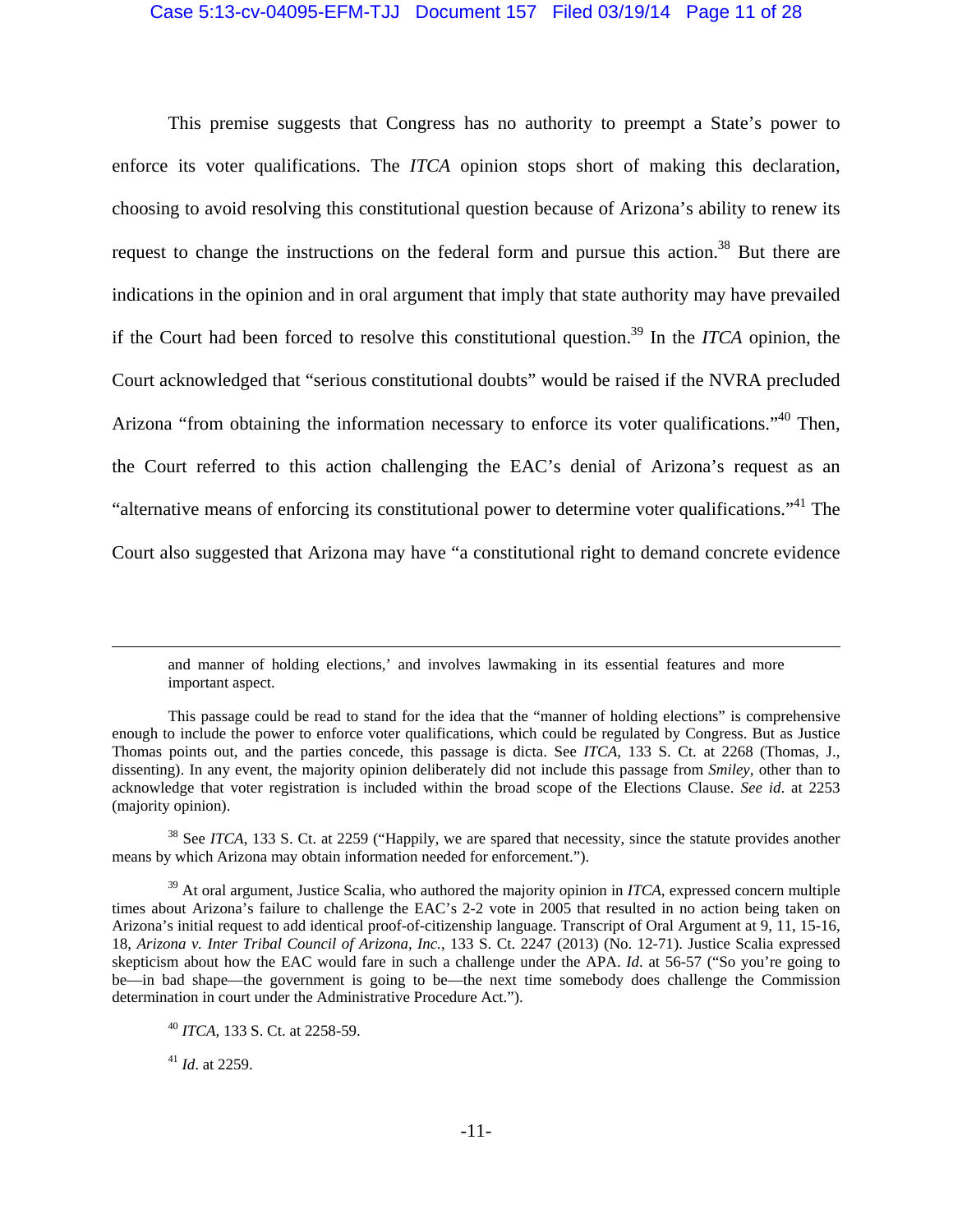## Case 5:13-cv-04095-EFM-TJJ Document 157 Filed 03/19/14 Page 12 of 28

of citizenship apart from the Federal Form."42 These statements intimate that the Court may have declared the NVRA's "accept and use" provision unconstitutional if Arizona had exhausted its administrative remedies through the EAC. By denying the states' request to update the instructions on the federal form, the EAC effectively strips state election officials of the power to enforce the states' voter eligibility requirements. Thus, the EAC decision has the effect of regulating *who* may vote in federal elections—which *ITCA* held that Congress may not do.<sup>43</sup>

On one hand, the *ITCA* decision acknowledges the broad scope of Congress' power under the Elections Clause, which includes the authority of the NVRA to preempt state law regarding voter registration. But the *ITCA* opinion also emphasizes the States' exclusive constitutional authority to set voter qualifications—which Congress may not preempt—and appears to tie that authority with the power of the States to enforce their qualifications. Ultimately, the *ITCA* opinion avoids definitively answering this constitutional question in favor of allowing Arizona to pursue the course of action leading to this lawsuit. Similarly, this Court also finds that it need not answer the question of whether Congress may constitutionally preempt state laws regarding proof of eligibility to vote in elections. Answering this constitutional question is unnecessary because the Court finds in the next section that Congress has not attempted to preempt state laws requiring proof of citizenship through the text of the NVRA.

## **B. Statutory framework**

If the Court found that Congress had preempted state law regarding the procedure for determining qualifications for voter registration through the NVRA, serious constitutional

 <sup>42</sup> *Id*. at 2260 n.10.

<sup>43</sup> *Id*. at 2257 ("Arizona is correct that the Elections Clause empowers Congress to regulate *how* federal elections are held, but not *who* may vote in them.").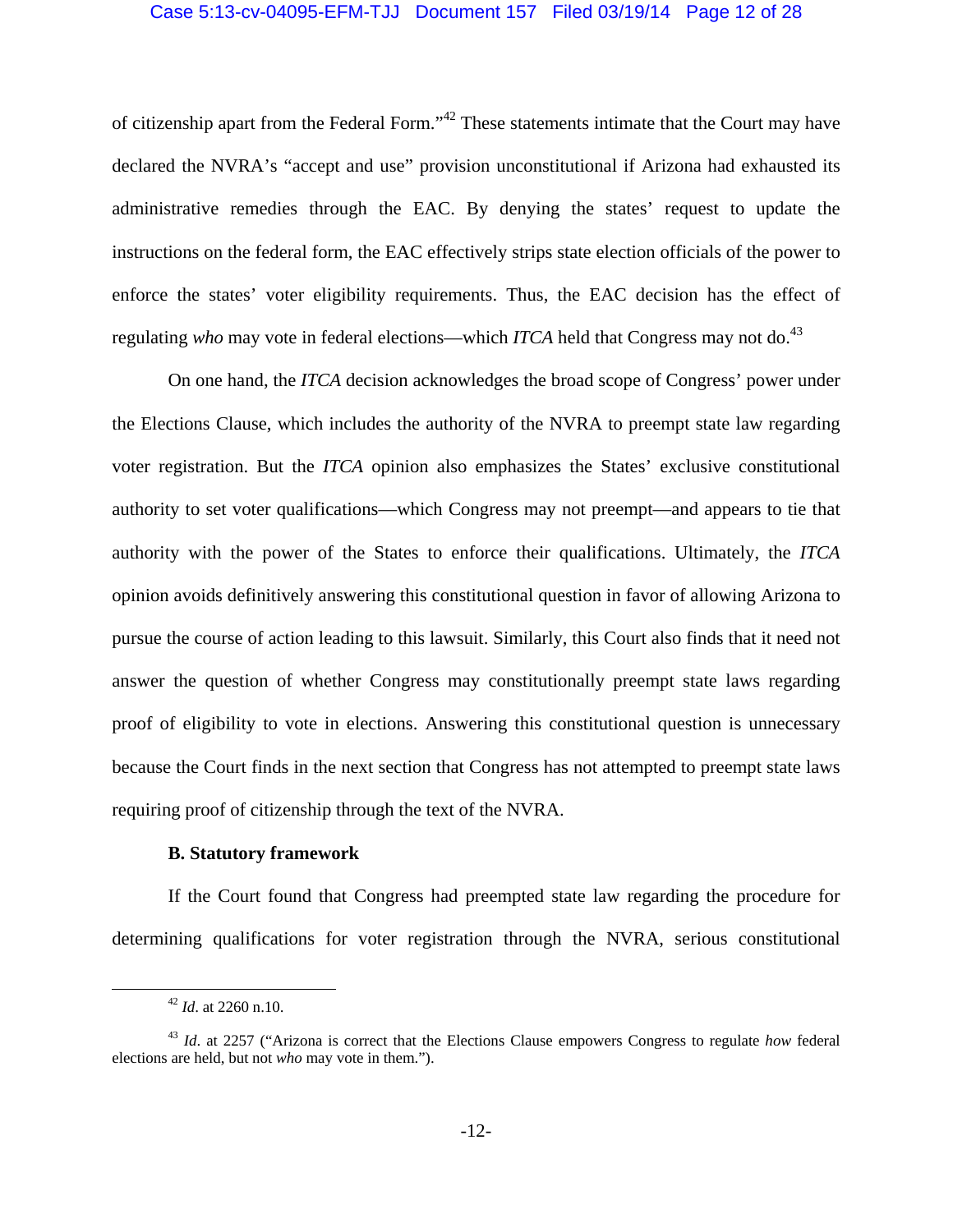### Case 5:13-cv-04095-EFM-TJJ Document 157 Filed 03/19/14 Page 13 of 28

questions about Congress' authority to do so would have to be addressed.<sup>44</sup> As noted above, one question is whether the scope of the Elections Clause is broad enough to give Congress the authority to regulate voter registration. If that question were answered in the affirmative, which *ITCA* did, a second question arises of whether such congressional authority could be exercised by delegating authority to the EAC to decide what may or may not be included on the statespecific instructions of the federal form. In *ITCA*, the U.S. Supreme Court declined to definitively answer this second question but declared that serious constitutional doubts exist.<sup>45</sup> Instead, the Court suggested that Arizona could make another request and pursue this lawsuit if that request were denied.46 That is the procedural posture presented to this Court today. This action for review of agency action was brought after the EAC acting executive director declined to make the changes requested by Arizona and Kansas.

 However, this Court concludes that it does not need to answer the constitutional question either. The U.S. Supreme Court has advised that " '[I]t is a cardinal principle' of statutory interpretation, however, that when an Act of Congress raises 'a serious doubt' as to its constitutionality, 'this Court will first ascertain whether a construction of the statute is fairly possible by which the question may be avoided."<sup>47</sup> Where possible, this Court will construe a federal statute to avoid serious constitutional doubt.<sup>48</sup> That means, "when deciding which of two plausible statutory constructions to adopt, a court must consider the necessary consequences of

 <sup>44</sup> *Id*. at 2258-59.

 $^{45}$  *Id.* 

<sup>46</sup> *Id*. at 2259-60.

<sup>47</sup> *Zadvydas v. Davis*, 533 U.S. 678, 689 (2001) (quoting *Crowell v. Benson*, 285 U.S. 22, 62 (1932)).

<sup>48</sup> *See Stern v. Marshall*, 131 S. Ct. 2594, 2605 (U.S. 2011).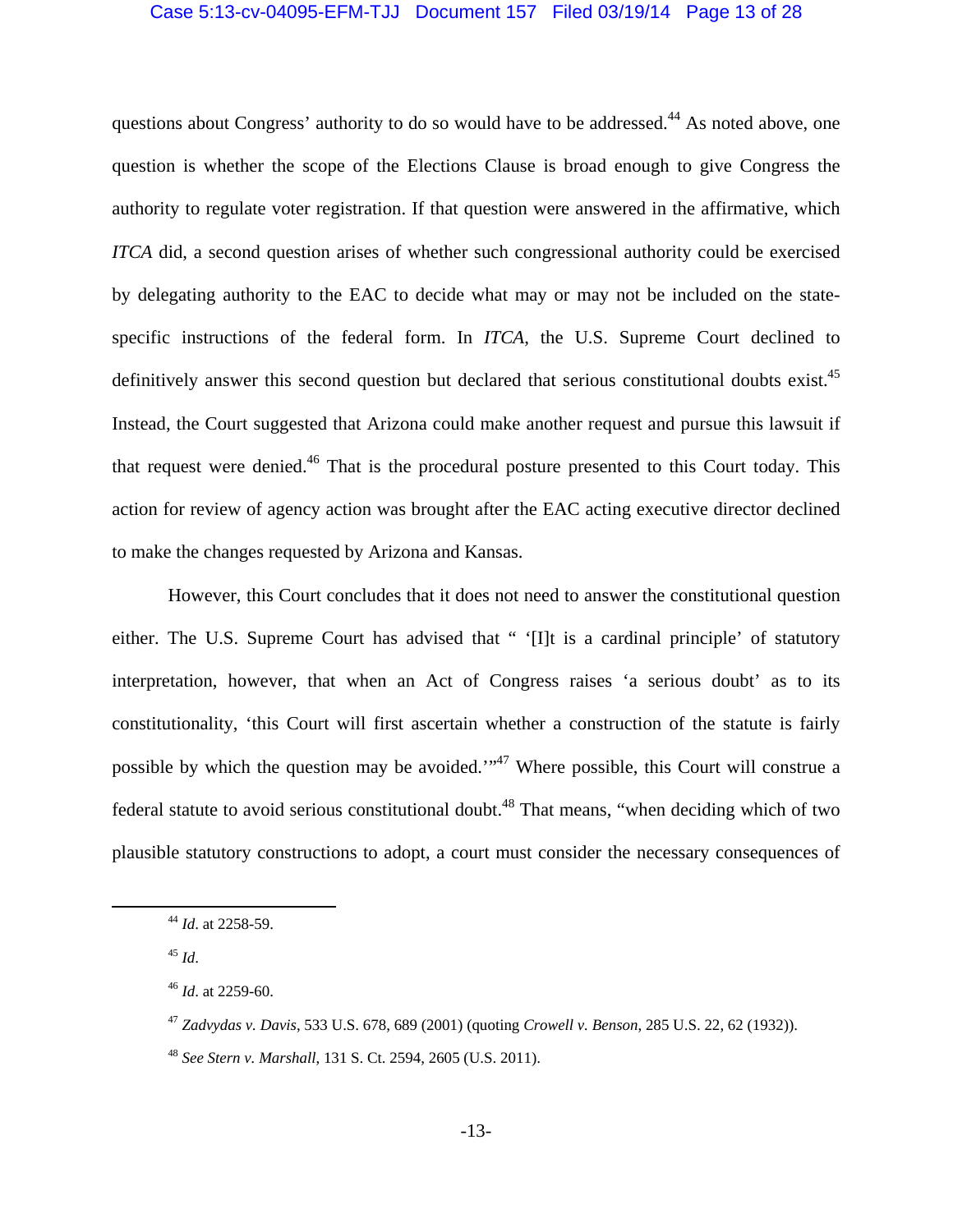### Case 5:13-cv-04095-EFM-TJJ Document 157 Filed 03/19/14 Page 14 of 28

its choice. If one of them would raise a multitude of constitutional problems, the other should prevail."49 The prevailing interpretation, however, may not be "plainly contrary to the intent of Congress."50 This canon of constitutional avoidance in statutory interpretation is based on the reasonable presumption that Congress did not intend to enact a statute that raises serious constitutional doubts.51 Thus, this Court's duty is to adopt the construction that avoids doubtful constitutional questions.52

In *ITCA*, the Court concluded, "Since the power to establish voting requirements is of little value without the power to enforce those requirements, Arizona is correct that it would raise serious constitutional doubts if a federal statute precluded a State from obtaining the information necessary to enforce its voter qualifications."<sup>53</sup> Here, the EAC's decision to deny the states' requested instructions has precluded the states from obtaining proof of citizenship that the states have deemed necessary to enforce voter qualifications. Therefore, the EAC's interpretation of the NVRA raises the same serious constitutional doubts as expressed in *ITCA*.

 The canon of constitutional avoidance also comes into play as this Court considers the degree of deference to give the EAC decision. Normally, courts may owe deference—often referred to as *Chevron* deference—to an agency's construction of a statute that it administers when the statute is silent or ambiguous on the issue in question and the agency's reading is a

 <sup>49</sup> *Clark v. Martinez*, 543 U.S. 371, 380-81 (2005); *see also Almendarez-Torres v. U.S.*, 523 U.S. 224, 238 (1998) ("Thus, those who invoke the doctrine must believe that the alternative is a serious likelihood that the statute will be held unconstitutional."); *U.S. v. La Franca*, 282 U.S. 568, 574 (1931) ("The decisions of this court are uniformly to the effect that 'A statute must be construed, if fairly possible, so as to avoid not only the conclusion that it is unconstitutional, but also grave doubts upon that score.'").

<sup>50</sup> *Miller v. French*, 530 U.S. 327, 341 (2000).

<sup>51</sup> *Clark*, 543 U.S. at 381.

<sup>52</sup> *Jones v. U.S.*, 529 U.S. 848, 857 (2000).

<sup>53</sup> *ITCA*, 133 S. Ct. at 2258-59.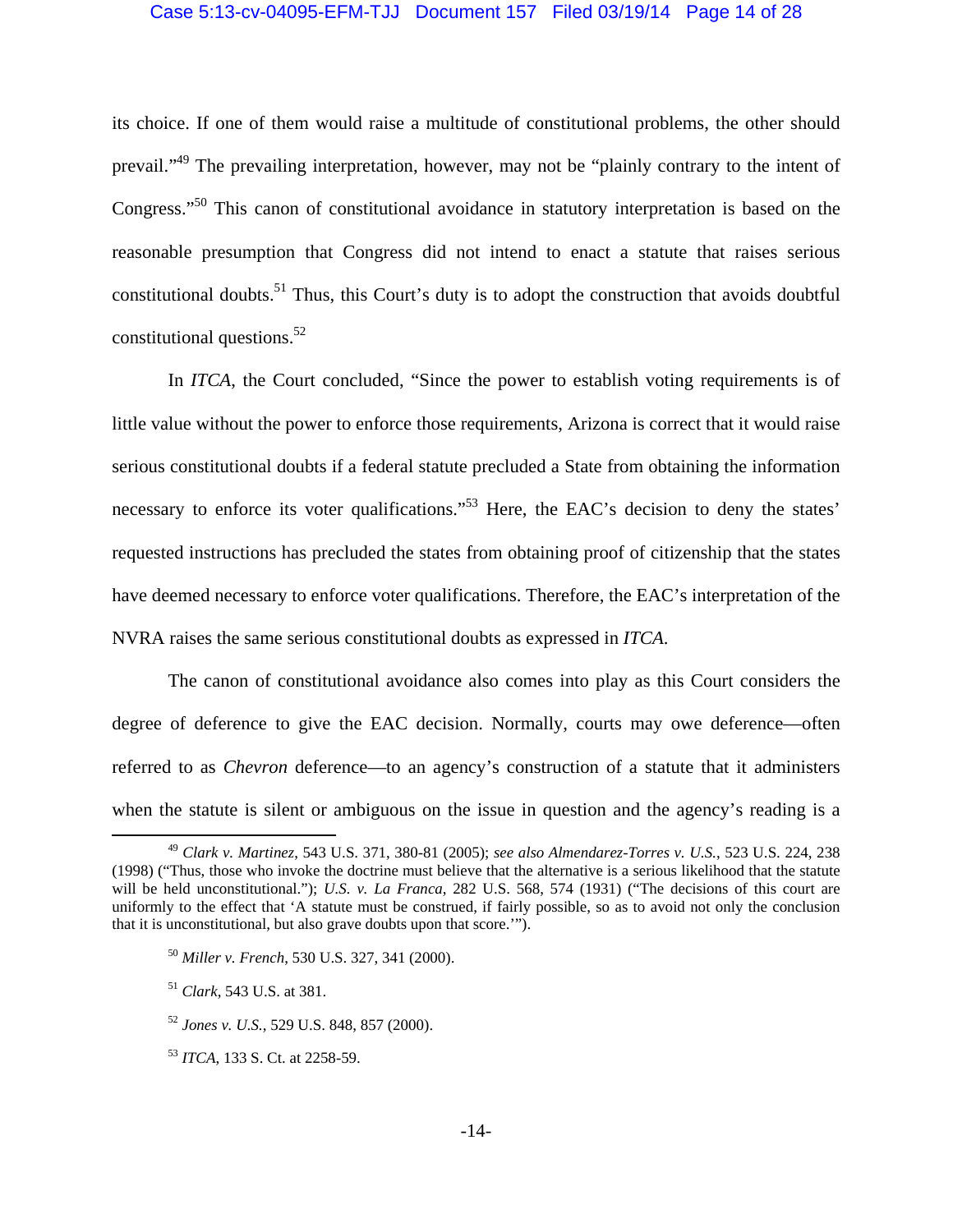### Case 5:13-cv-04095-EFM-TJJ Document 157 Filed 03/19/14 Page 15 of 28

"permissible construction of the statute."<sup>54</sup> But when an administrative interpretation of a statute invokes the outer limits of congressional power, there should be a clear indication that Congress intended that result.<sup>55</sup> The assumption that Congress does not casually authorize administrative agencies to interpret a statute to push the limit of congressional authority is heightened if the agency's interpretation alters the federal-state framework by permitting federal encroachment on a traditional state power.<sup>56</sup>

 Circuit courts have concluded that the canon of constitutional avoidance trumps *Chevron* deference owed to an agency's interpretation of a statute.<sup>57</sup> This conclusion has been held to be true in the context of federal election law.<sup>58</sup> Here, the U.S. Supreme Court has indicated that an interpretation of the NVRA that keeps a state from obtaining the information necessary to enforce its voter qualifications raises "serious constitutional doubts."59 Such an interpretation alters the federal-state framework by permitting federal encroachment on the traditional state

<sup>55</sup> *Solid Waste Agency of Northern Cook County v. U.S. Army Corps of Engineers*, 531 U.S. 159, 172 (2001).

<sup>56</sup> *Id*. at 173; *Rapanos v. U.S.*, 547 U.S. 715, 738 (2006) ("We ordinarily expect a 'clear and manifest' statement from Congress to authorize an unprecedented intrusion into traditional state authority.").

<sup>57</sup> *See, e.g.*, *Hernandez-Carrera*, 547 F.3d at 1249 ("It is well established that the canon of constitutional avoidance does constrain an agency's discretion to interpret statutory ambiguities, even when *Chevron* deference would otherwise be due."); *Union Pacific Railroad Company v. United States Department of Homeland Security*, 738 F.3d 885, 893 (8th Cir. 2013) ("Constitutional avoidance trumps even *Chevron* deference, and easily outweighs any lesser form of deference we might ordinarily afford an administrative agency."); *Rural Cellular Ass'n v. F.C.C.*, 685 F.3d 1083, 1090 (D.C. Cir. 2012) ("Because the 'canon of constitutional avoidance trumps *Chevron* deference, we will not accept the Commission's interpretation of an ambiguous statutory phrase if that interpretation raises a serious constitutional difficulty.") (citation omitted); *Kim Ho Ma v. Ashcroft*, 257 F.3d 1095, 1105 n.15 (9th Cir. 2001) ("*Chevron* principles are not applicable where a substantial constitutional question is raised by an agency's interpretation of a statute it is authorized to construe.").

58 See *Chamber of Commerce of U.S. v. Federal Election Com'n*, 69 F.3d 600, 605 (D.C. Cir. 1995) (holding that FEC was not entitled to *Chevron* deference with regard to its interpretation of the Federal Election Campaign Act because the FEC's interpretation of statutory language raised "serious constitutional difficulties").

<sup>59</sup> *ITCA*, 133 S. Ct. at 2258-59.

 <sup>54</sup> *Hernandez-Carrera v. Carlson*, 547 F.3d 1237, 1244 (10th Cir. 2008) (quoting *Chevron U.S.A., Inc. v. Natural Resources Defense Council, Inc.*, 467 U.S. 837, 843 (1984)).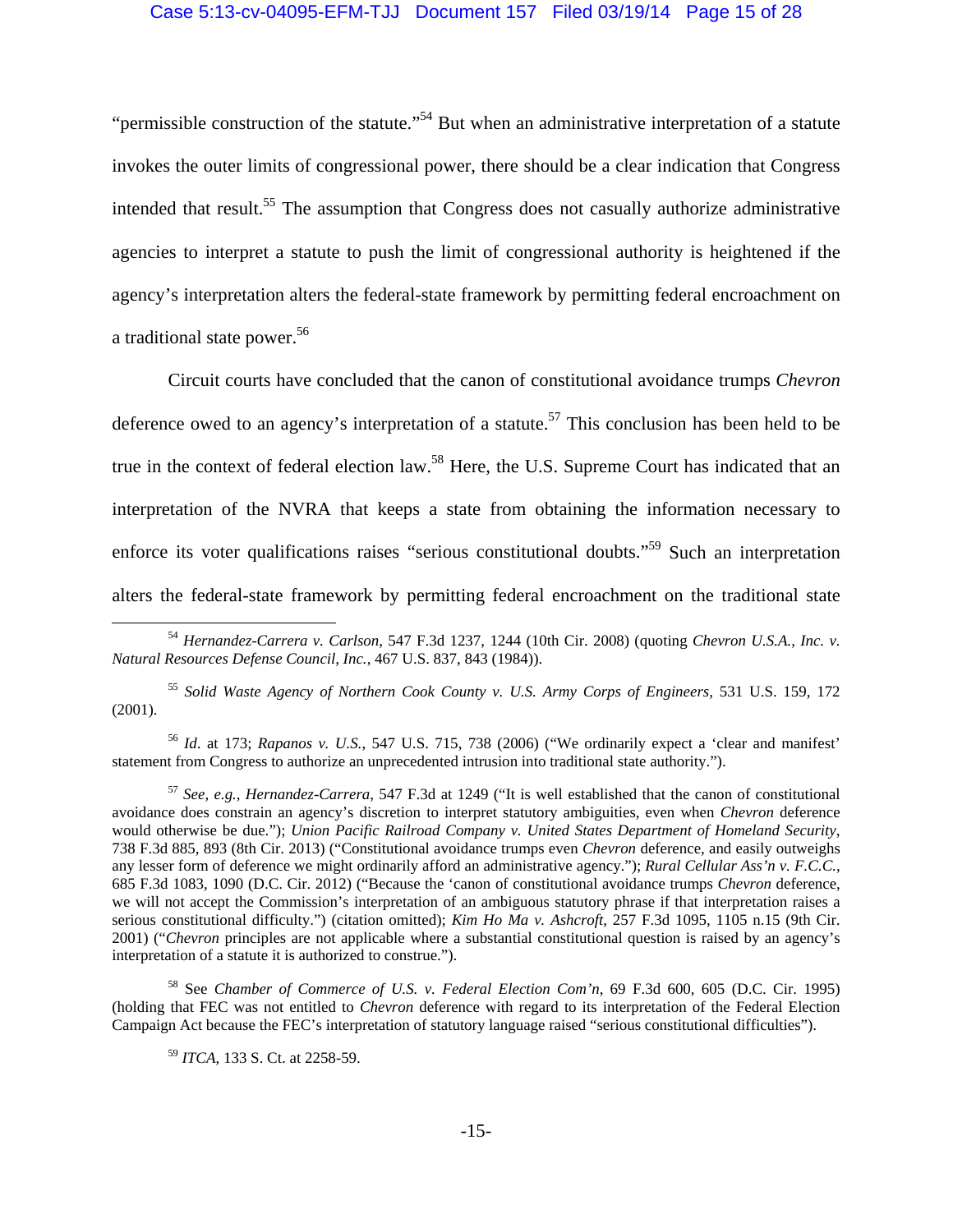### Case 5:13-cv-04095-EFM-TJJ Document 157 Filed 03/19/14 Page 16 of 28

power to establish and enforce voting requirements.<sup>60</sup> And critically, the NVRA lacks a "clear" and manifest" statement that Congress intends to intrude into the states' authority to enforce voting requirements or even that the EAC has broad discretion to decide what goes in the statespecific instructions.<sup>61</sup> Therefore, the Court finds that the EAC decision is not entitled to *Chevron* deference in this case.

 As noted earlier, when a federal statute raises serious constitutional doubts, then this Court first must determine whether a construction of the statute is fairly possible to avoid the constitutional question. Here, this Court need not resolve the constitutional question because Congress has not clearly exercised its preemption power on this issue, even assuming it has preemption power on this issue, in the NVRA. The text of the NVRA provides: "The Election Assistance Commission—in consultation with the chief election officers of the States, shall develop a mail voter registration application form for elections for Federal office."<sup>62</sup> The statute also allows the EAC to prescribe regulations necessary to carry out this provision, again "in consultation with the chief election officers of the States."63 As a result, the EAC has adopted the following regulation concerning the state-specific instructions at issue here: "The state-specific instructions shall contain the following information for each state, arranged by state: the address where the application should be mailed and *information regarding the state's specific voter eligibility and registration requirements*."64

 $62$  42 U.S.C. § 1973gg-7(a)(2).

 $63$  42 U.S.C. § 1973gg-7(a)(1).

 $64$  11 C.F.R. § 9428.3(b) (emphasis added).

 <sup>60</sup> *See Solid Waste*, 531 U.S. at 172.

<sup>61</sup> *See Rapanos*, 547 U.S. at 738.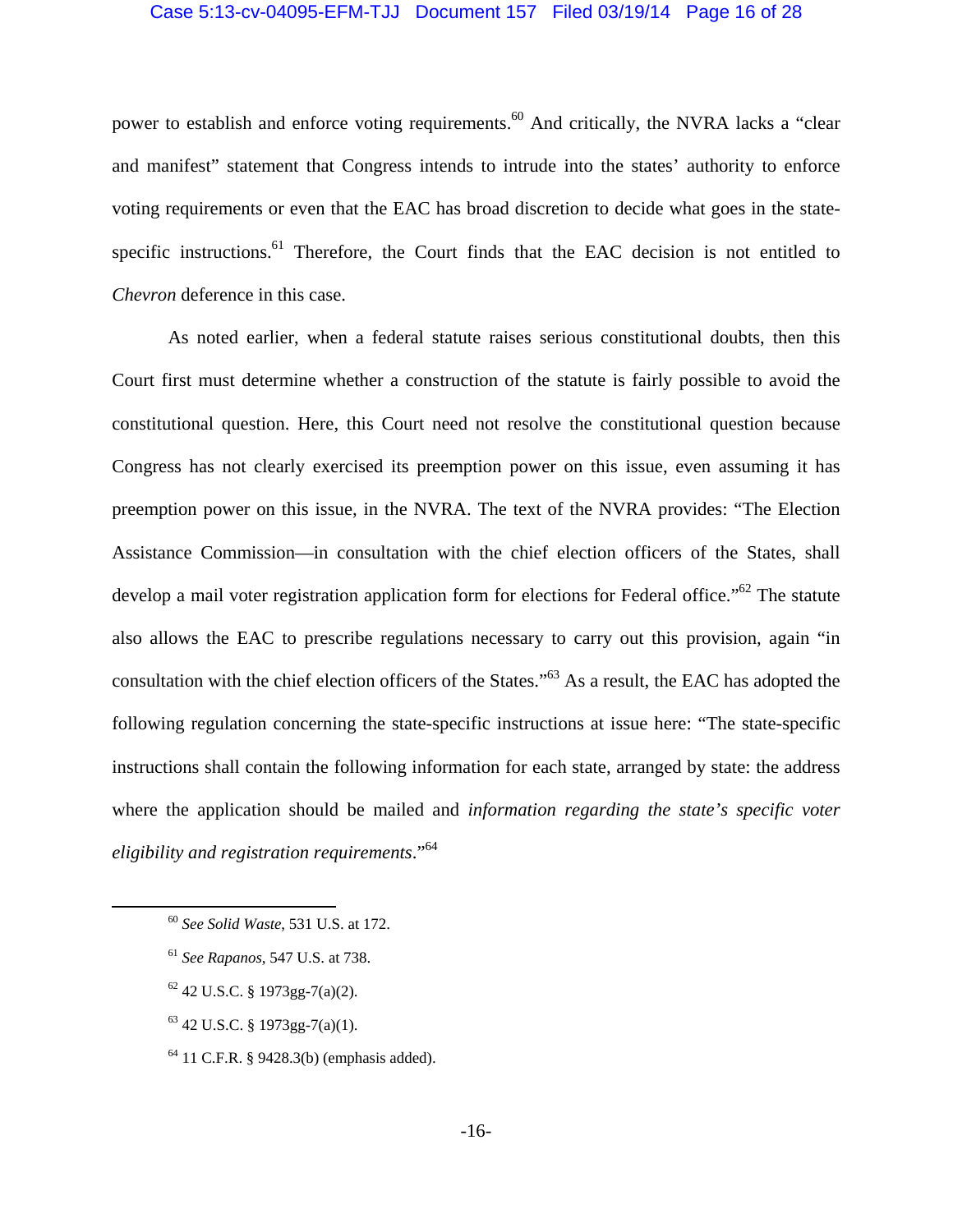The NVRA includes the following provisions concerning the contents of the mail voter

registration form:

The mail voter registration form developed under subsection  $(a)(2)$  of this section—

 (1) may require only such identifying information (including the signature of the applicant) and other information (including data relating to previous registration by the applicant), as is necessary to enable the appropriate State election official to assess the eligibility of the applicant and to administer voter registration and other parts of the election process;

(2) shall include a statement that—

(A) specifies each eligibility requirement (including citizenship);

 (B) contains an attestation that the applicant meets each such requirement; and

(C) requires the signature of the applicant, under penalty of perjury;

 (3) may not include any requirement for notarization or other form authentication."<sup>65</sup>

Again, the question here is whether these provisions of the NVRA preempt Arizona and

Kansas laws that require that residents applying to vote provide documentary proof of U.S.

citizenship as part of the voter registration process. In *Gonzalez v. Arizona*, which was affirmed

by *ITCA*, the Ninth Circuit provided a test to determine whether federal law preempts state law

under the Elections Clause.<sup>66</sup> The U.S. Supreme Court neither adopted nor rejected the Ninth

Circuit's test in *ITCA*, but this Court finds it useful here.

 Highly summarized, the Ninth Circuit examined U.S. Supreme Court precedent in *Ex Parte Siebold*<sup>67</sup> and *Foster v. Love*<sup>68</sup> addressing Elections Clause preemption.<sup>69</sup> In finding there

 <sup>65 42</sup> U.S.C. § 1973gg-7(b).

<sup>66 677</sup> F.3d 383, 393-94 (9th Cir. 2012).

 $67$  100 U.S. 371 (1879).

<sup>68 522</sup> U.S. 67 (1997).

<sup>69</sup> *Gonzalez,* 677 F.3d at 393-94.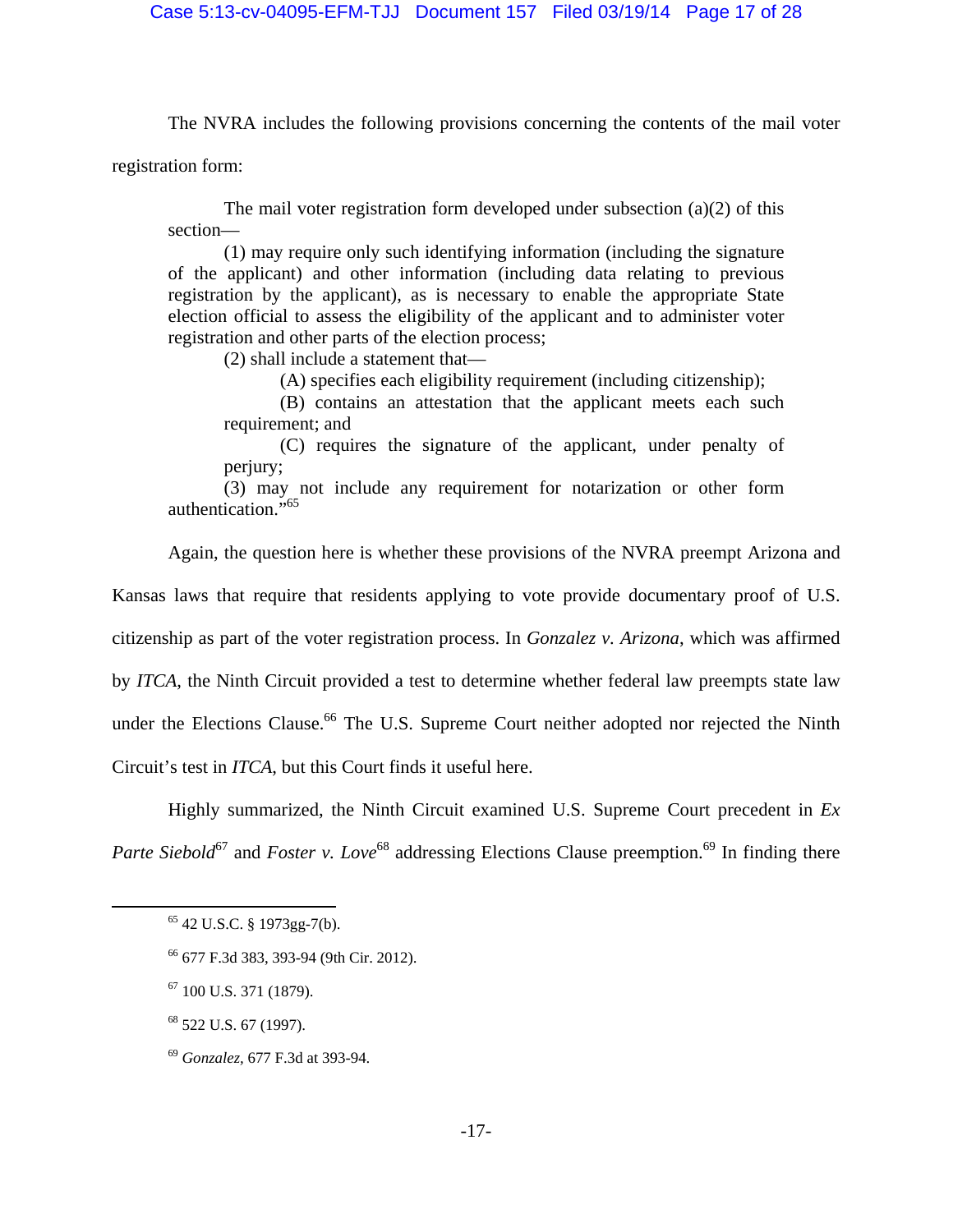## Case 5:13-cv-04095-EFM-TJJ Document 157 Filed 03/19/14 Page 18 of 28

is no presumption against preemption under the Elections Clause, the Ninth Circuit noted that in *Siebold* the Court compared the relationship between state and federal election laws to prior and subsequent laws passed by the same legislature.<sup>70</sup> In that way, a state law—like a prior existing law—is allowed to stand if a federal law—like a subsequently passed law—does not alter it.<sup>71</sup> The Ninth Circuit also noted that *Foster* clarified what constitutes a conflict between state and federal law under the Elections Clause.72 The Ninth Circuit then articulated the following test:

Reading *Siebold* and *Foster* together, we derive the following approach for determining whether federal enactments under the Elections Clause displace a state's procedures for conducting federal elections. First, as suggested in *Siebold*, we consider the state and federal laws as if they comprise a single system of federal election procedures. If the state law complements the congressional procedural scheme, we treat it as if it were adopted by Congress as part of that scheme. If Congress addressed the same subject as the state law, we consider whether the federal act has superseded the state act, based on a natural reading of the two laws and viewing the federal act as if it were a subsequent enactment by the same legislature. If the two statutes do not operate harmoniously in a single procedural scheme for federal voter registration, then Congress has exercised its power to "alter" the state's regulation, and that regulation is superseded.<sup>73</sup>

In *Gonzalez*, the Ninth Circuit considered the conflict between the NVRA's "accept and use" provision and Arizona's requirement to "reject any application" without documentary proof of citizenship.74 The Ninth Circuit concluded that the two laws covered the same subject matter and did not operate harmoniously when read together naturally. As a result, the Ninth Circuit

- $^{71}$  *Id.*
- <sup>72</sup> *Id*.
- <sup>73</sup> *Id*. at 394 (Citations omitted).

<sup>74</sup> *Id*. at 398.

 <sup>70</sup> *Id*. at 393.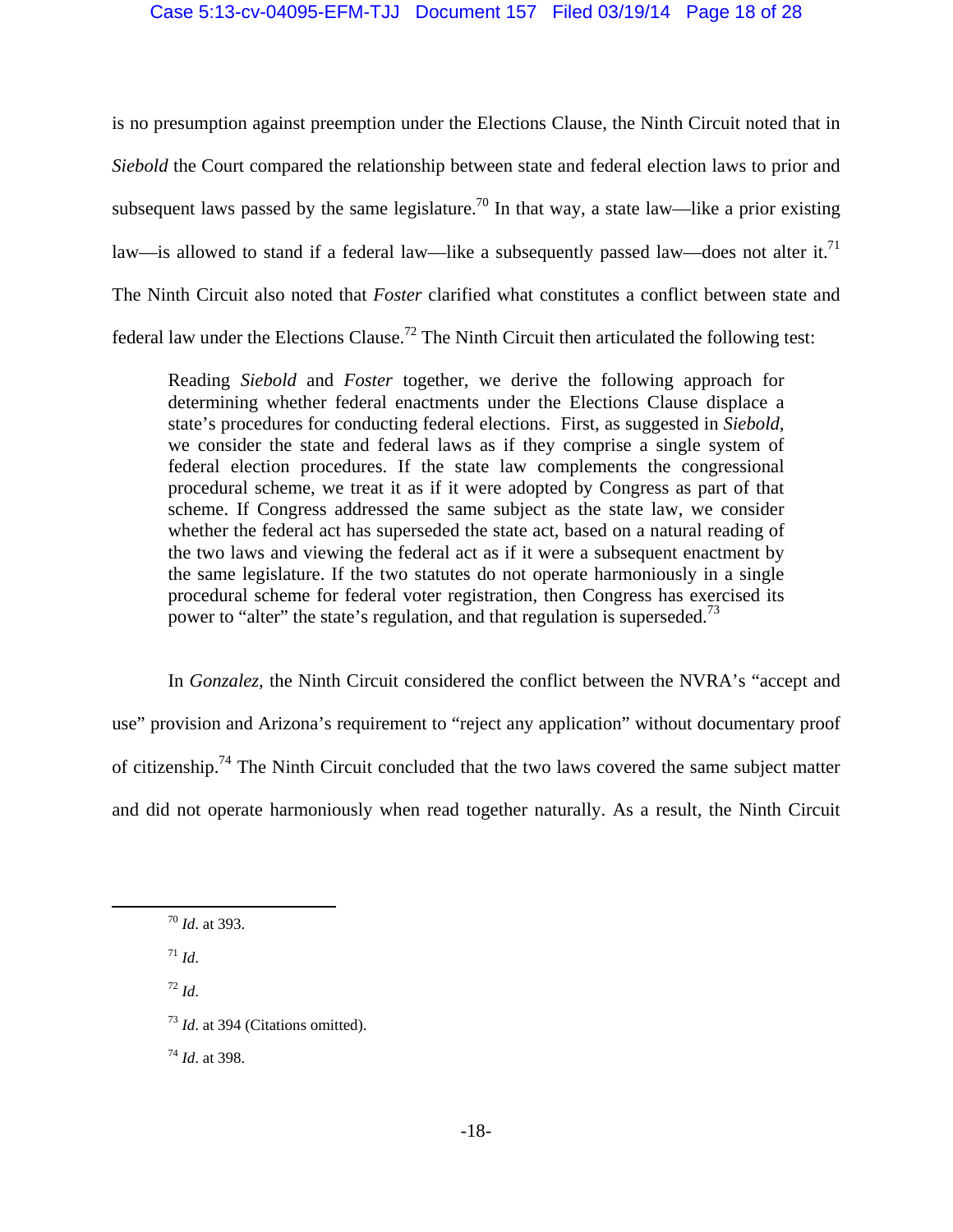#### Case 5:13-cv-04095-EFM-TJJ Document 157 Filed 03/19/14 Page 19 of 28

concluded that Arizona's law was preempted by the NVRA, as applied to the federal form, under Congress' power under the Elections Clause.<sup>75</sup> This result was affirmed by *ITCA*.<sup>76</sup>

Here, it is not as clear which provisions of Arizona and Kansas law and the NVRA are alleged to be in conflict. The EAC decision enumerated nine reasons to deny the states' requests but didn't directly address preemption other than to restate that *ITCA* was decided based on preemption.77 Here, Arizona law states that "[t]he county recorder shall reject any application for registration that is not accompanied by satisfactory evidence of United States citizenship."78 Similarly, Kansas law states that "[t]he county election officer or secretary of state's office shall accept any completed application for registration, but an applicant shall not be registered until the applicant has provided satisfactory evidence of United States citizenship."79 Both statutes list evidence that would satisfy the proof-of-citizenship requirements.<sup>80</sup> In *ITCA*, the question was whether the Arizona law conflicted with the NVRA's requirement that the states "accept and use" the federal form, and the answer was yes. $81$ 

In this case, the Court considers the question of whether there is a conflict between state and federal law as it pertains to adding information to the federal form's state-specific

<sup>81</sup> *ITCA*, 133 S. Ct. at 2260.

 <sup>75</sup> *Id*. at 403.

<sup>76</sup> *ITCA*, 133 S. Ct. at 2260.

<sup>77</sup> Memorandum of Decision, Doc. 129, Exh. 1, at 24-25.

 $^{78}$  Ariz. Rev. Stat. Ann. § 16-166(F).

<sup>79</sup> Kan. Stat. Ann. § 25-2309(l).

<sup>&</sup>lt;sup>80</sup> Ariz. Rev. Stat. Ann. § 16-166(F)(1)-(6); Kan. Stat. Ann. § 25-2309(l)(1)-(13). In Arizona, satisfactory evidence includes a driver's license or state-issued identification, birth certificate, passport, naturalization documents, or tribal number. The Kansas statute lists the same evidence plus other documents that indicate place of birth or citizenship such as adoption records, military records, and hospital records.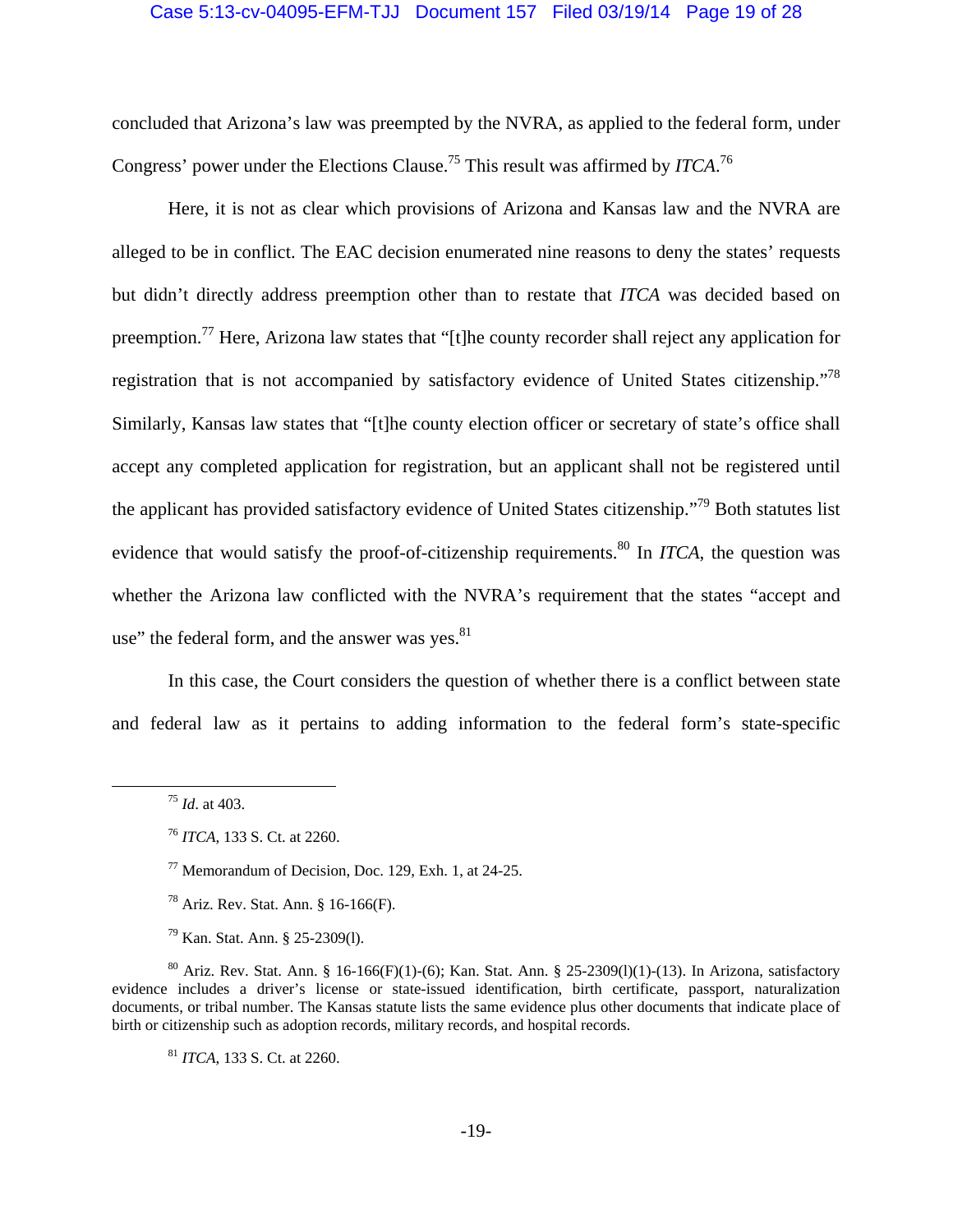#### Case 5:13-cv-04095-EFM-TJJ Document 157 Filed 03/19/14 Page 20 of 28

instructions. First, the Court considers the state and federal laws together as one system of federal election procedures.<sup>82</sup> Then the Court determines whether the state laws complement or conflict with the NVRA. $^{83}$  A conflict exists only if the state and federal law cannot coexist. $^{84}$  To make this determination, the Court considers whether the NVRA addresses the same subject as the state laws.<sup>85</sup> Ultimately, the Court may find that the NVRA supersedes state law if they do not operate harmoniously in one procedural scheme.<sup>86</sup> For the immediate purpose of making this comparison, the Court is setting aside the question of whether the Congress constitutionally can supersede state law on this narrow issue.

It is clear that the text of the NVRA does not addresses the same subject as the states' laws—documentary proof of citizenship. In fact, Miller's August 2013 letter to Kobach deferring action states that "citizenship documentation is not addressed in the National Voter Registration Act of 1993 or the Help America Vote Act of 2002 and the inclusion of such information with the Federal Form as it is currently designed constitutes a policy question which EAC Commissioners must decide."<sup>87</sup> The statute requires the applicant's signature that attests that the applicant meets each eligibility requirement, including citizenship.<sup>88</sup> Notably, the NVRA

<sup>86</sup> *Id*.

 <sup>82</sup> *See Gonzalez*, 677 F.3d at 394.

<sup>83</sup> *Id*.

<sup>84</sup> *See Siebold*, 100 U.S. at 386 ("The regulations of Congress being constitutionally paramount, the duties imposed thereby upon the officers of the United States, so far as they have respect to the same matters, must necessarily be paramount to those to be performed by the officers of the State. If both cannot be performed, the latter are *pro tanto* superseded and cease to be duties.").

<sup>85</sup> *See Gonzalez*, 677 F.3d at 394.

 $87$  Doc. 95, Exh. 1, at 6-7.

<sup>88 42</sup> U.S.C. § 1973gg-7(b)(2)(A)-(C).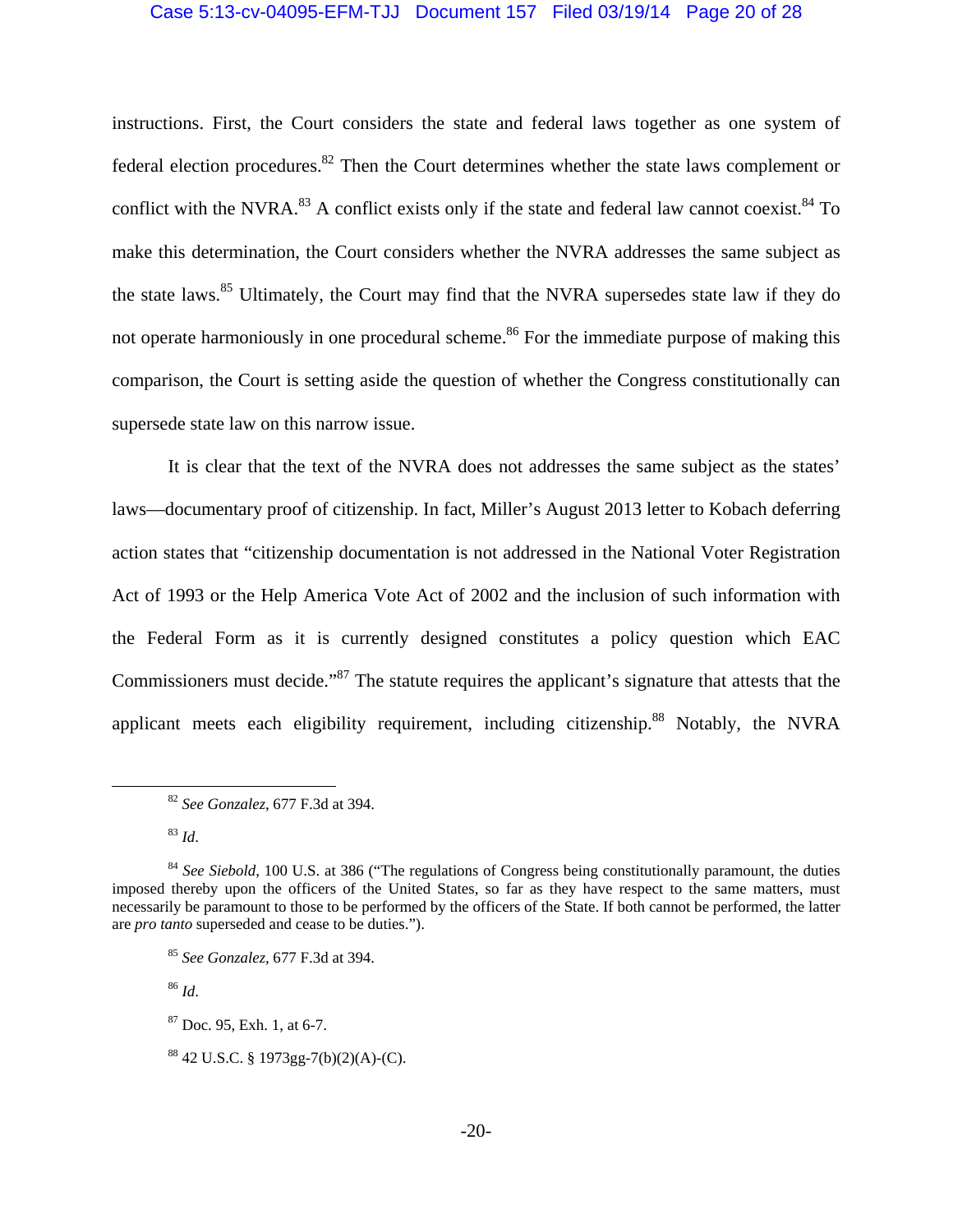## Case 5:13-cv-04095-EFM-TJJ Document 157 Filed 03/19/14 Page 21 of 28

expressly prohibits the notarization or other formal authentication of the applicant's signature.<sup>89</sup> So if a state would decide to require a notarized signature on either a state or federal voter registration form, that state law would be preempted by the clear text of the NVRA as it pertains to federal elections.<sup>90</sup> In turn, that means that the EAC would have statutory authority to deny a state's request to include a notarization requirement in the state-specific instructions.

But the NVRA does not include a similar clear and manifest prohibition against a state requiring documentary proof of citizenship. $91$  In fact, the NVRA does not address documentary proof of citizenship at all, neither allowing it nor prohibiting it.<sup>92</sup> Therefore, the Court must find that the NVRA is silent on the subject. Because Congress has not addressed the same subject as the state law, there is no basis to determine that the NVRA has preempted Arizona or Kansas law

 $89$  42 U.S.C. § 1973gg-7(b)(3) ("The mail voter registration form developed under subsection (a)(2) of this section—may not include any requirement for notarization or other formal authentication.").

<sup>90</sup> *See* 42 U.S.C. § 1973gg-4(a)(2) ("In addition to accepting and using the [federal mail voter registration form], a State may develop and use a mail voter registration form that meets all of the criteria stated in section 1973gg-7(b) of this title for the registration of voters in elections for Federal office."). Because the notarization prohibition is included among the criteria in Section 1973gg-7(b), even a state-developed form could not include a notarization requirement and be used to register an applicant for federal elections.

<sup>&</sup>lt;sup>91</sup> The Court acknowledges that the EAC decision contains a footnote noting that the NVRA prohibits "formal authentication" and that requiring additional proof of citizenship would be "tantamount to requiring 'formal authentication' of an individual's voter registration application." Memorandum of Decision, Doc. 129, Exh. 1, at 21 n.9. The Court rejects this suggested interpretation. As noted above, the Court reads the statute in the context of prohibiting formal authentication of the applicant's signature.

 $92$  The EAC decision considered the NVRA's legislative history to be a significant factor in justifying denial, finding that Congress considered and rejected proof-of-citizenship requirements when enacting the NVRA in 1993. Memorandum of Decision, Doc. 129, Exh. 1, at 20-21. According to the EAC decision, Congress considered including language that would allow states to require documentary evidence of citizenship (a requirement that no state had at the time) and decided not to include such language in the NVRA. *Id*. at 20. In its motion, the Plaintiffs point to other parts of the legislative history that purport to show that the NVRA's sponsor argued that the proposed language was unnecessary as redundant because nothing in the NVRA prevented a state from requiring proof of citizenship. Doc. 140, at 8-9. Either way, the Court is not impressed with the legislative history presented in the absence of statutory language addressing the subject. See *U.S. v. Cheever*, 423 F. Supp. 2d 1181, 1191 (D. Kan. 2006) (noting that "it can be a dangerous proposition to interpret a statute by what it does *not* say" and that "[s]uch a negative inference is a weak indicator of legislative intent."). The Court finds it unnecessary to consider the legislative history here. *See Shannon v. U.S.*, 512 U.S. 573, 583 (1994) (noting that courts have no authority to enforce a principle gleaned solely from legislative history that has no statutory reference point).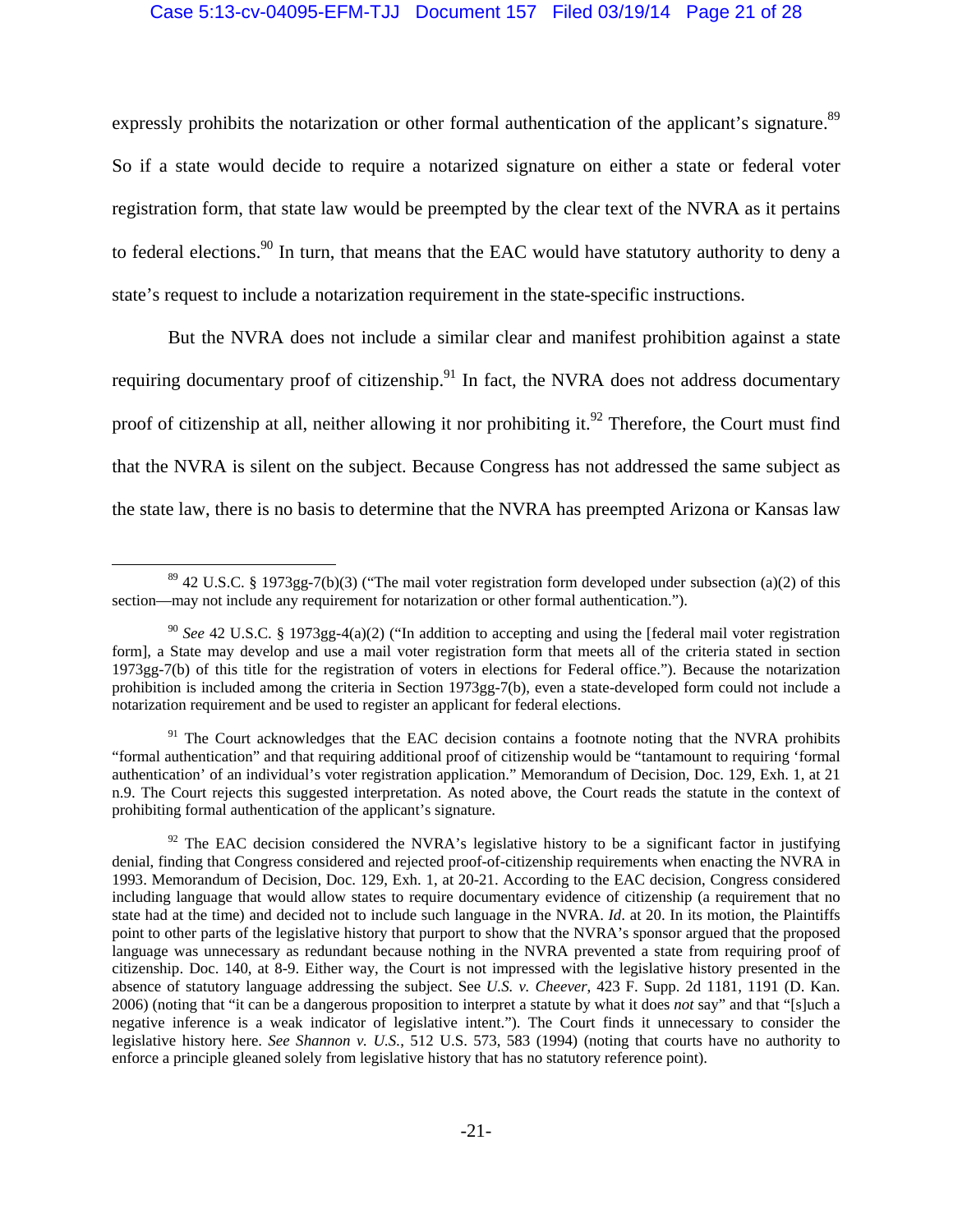### Case 5:13-cv-04095-EFM-TJJ Document 157 Filed 03/19/14 Page 22 of 28

on the subject of documentary proof of citizenship. If the federal and state laws operate harmoniously in one scheme for federal voter registration, then Congress has not exercised its power to alter state law under the Elections Clause.<sup>93</sup> If that is the case, state and federal law may coexist.<sup>94</sup>

The better question here, then, is whether the text of the NVRA authorizes the EAC to deny a state's request to list its statutory registration requirement on the federal form's statespecific instructions. The NVRA authorizes the EAC to "develop" the federal form and contemplates cooperation with state officials to do so.<sup>95</sup> Similarly, the NVRA authorizes the EAC to "prescribe such regulations as are necessary" to develop the form, again, "in consultation with the chief election officers of the States."<sup>96</sup>

The state-specific instructions at issue here are authorized by such a regulation.<sup>97</sup> The regulation describes the mandatory contents of the instructions: "The state-specific instructions shall contain the following information for each state, arranged by state: the address where the application should be mailed and information regarding the state's specific voter eligibility and registration requirements."98 The regulations contemplate that a state may have additional

<sup>&</sup>lt;sup>93</sup> See *Siebold*, 100 U.S. at 384 ("There is not the slightest difficulty in a harmonious combination into one system of the regulations made by the two sovereignties, any more than there is in the case of prior and subsequent enactments of the same legislature."); *see also Gonzalez*, 677 F.3d at 394.

<sup>&</sup>lt;sup>94</sup> See Siebold, 100 U.S. at 383 ("If it only alters, leaving, as manifest convenience requires, the general organization of the polls to the State, there results a necessary co-operation of the two governments in regulating the subject.").

<sup>&</sup>lt;sup>95</sup> 42 U.S.C. § 1973gg-7(a)(2) ("The Election Assistance Commission—in consultation with the chief election officers of the States, shall develop a mail voter registration application form for elections for Federal office.").

 $96$  42 U.S.C. § 1973gg-7(a)(1).

 $97$  11 C.F.R. § 9428.3(a).

<sup>98 11</sup> C.F.R. § 9428.3(b).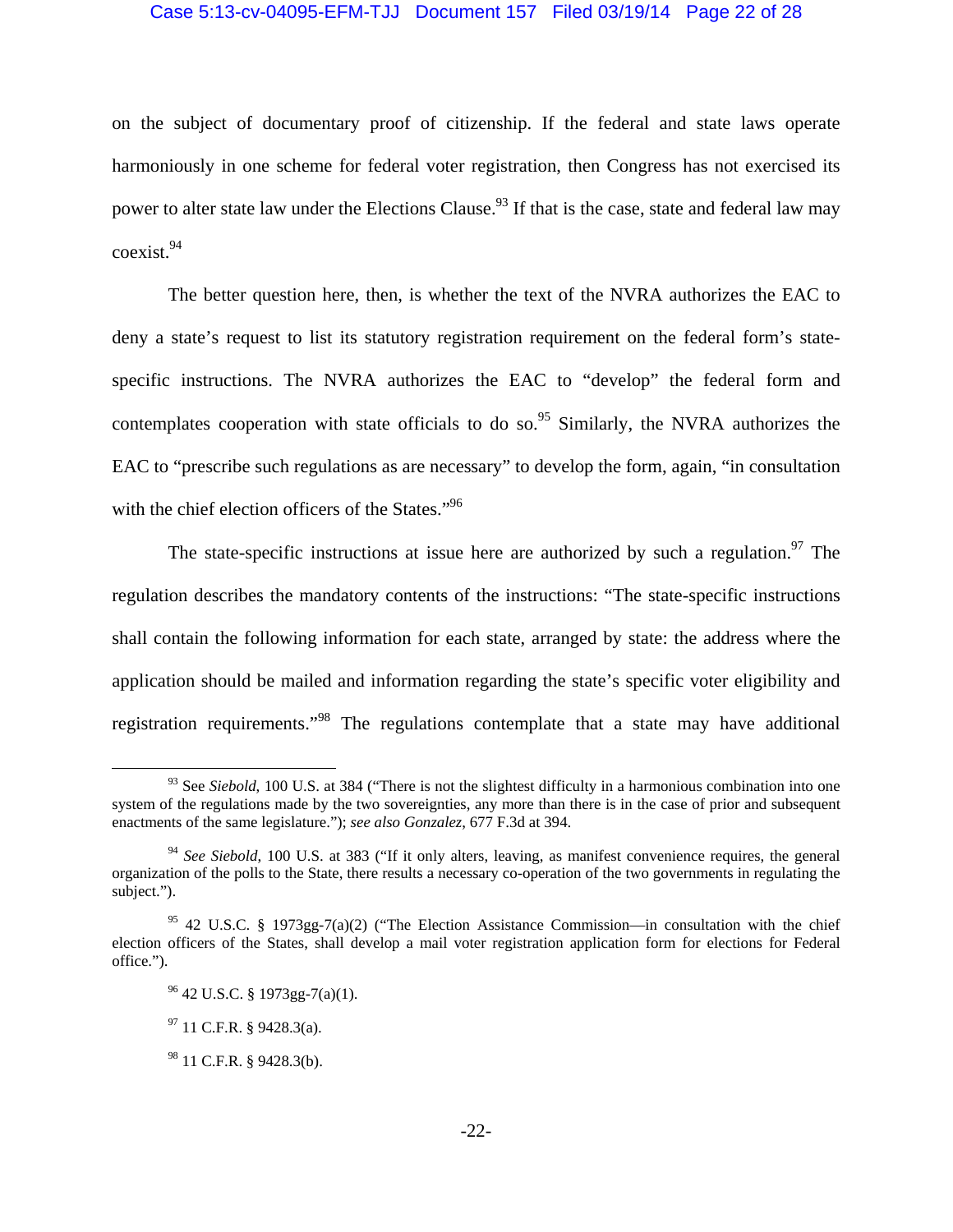### Case 5:13-cv-04095-EFM-TJJ Document 157 Filed 03/19/14 Page 23 of 28

eligibility requirements that must be listed in the instructions. The regulation dictates that the form shall also: "(1) Specify each eligibility requirement (including citizenship). The application shall list U.S. Citizenship as a universal eligibility requirement and include a statement that incorporates by reference each state's specific additional eligibility requirements (including any special pledges) as set forth in the accompany state instructions.<sup>"99</sup> The regulations also address the mechanics of how the EAC acquires each state's specific voter eligibility information and registration requirements from state election officials:

(a) Each chief state election official shall certify to the Commission within 30 days after July 25, 1994:

(1) All voter registration eligibility requirements of that state and their corresponding state constitution or statutory citations, including *but not limited to* the specific state requirements, if any, relating to minimum age, length of residence, reasons to disenfranchise such as criminal conviction or mental incompetence, and whether the state is closed primary state.

(c) Each chief state election official shall notify the Commission, in writing, within 30 days of any change to the state's voter eligibility requirements or other information reported under this section."<sup>100</sup>

A natural reading of the regulations suggests that the EAC anticipated that a state may change its voter eligibility requirements and outlined a procedure for the state's chief election official to notify the EAC of any such change. And under 11 C.F.R. § 9428.3(b), the statespecific instructions must contain each state's specific voter eligibility and registration requirements. Notably, the regulations require a state election official to "notify" the EAC of any change. The regulations do not require the state official to "request" that the EAC change the

. . .

<sup>&</sup>lt;sup>99</sup> 11 C.F.R. § 9428.4(b)(1). Alabama, Florida, and Vermont require that the applicant swear or affirm an oath containing specific language. State Instructions, Doc. 95, Exh. 4, at 3, 6, 18. Louisiana requires that documentary proof of the applicant's name and address must be attached if the applicant does not have a driver's license, identification card, or social security number. State Instructions, Doc. 95, Exh. 4, at 9.

 $100$  11 C.F.R. § 9428.6(a), (c) (emphasis added).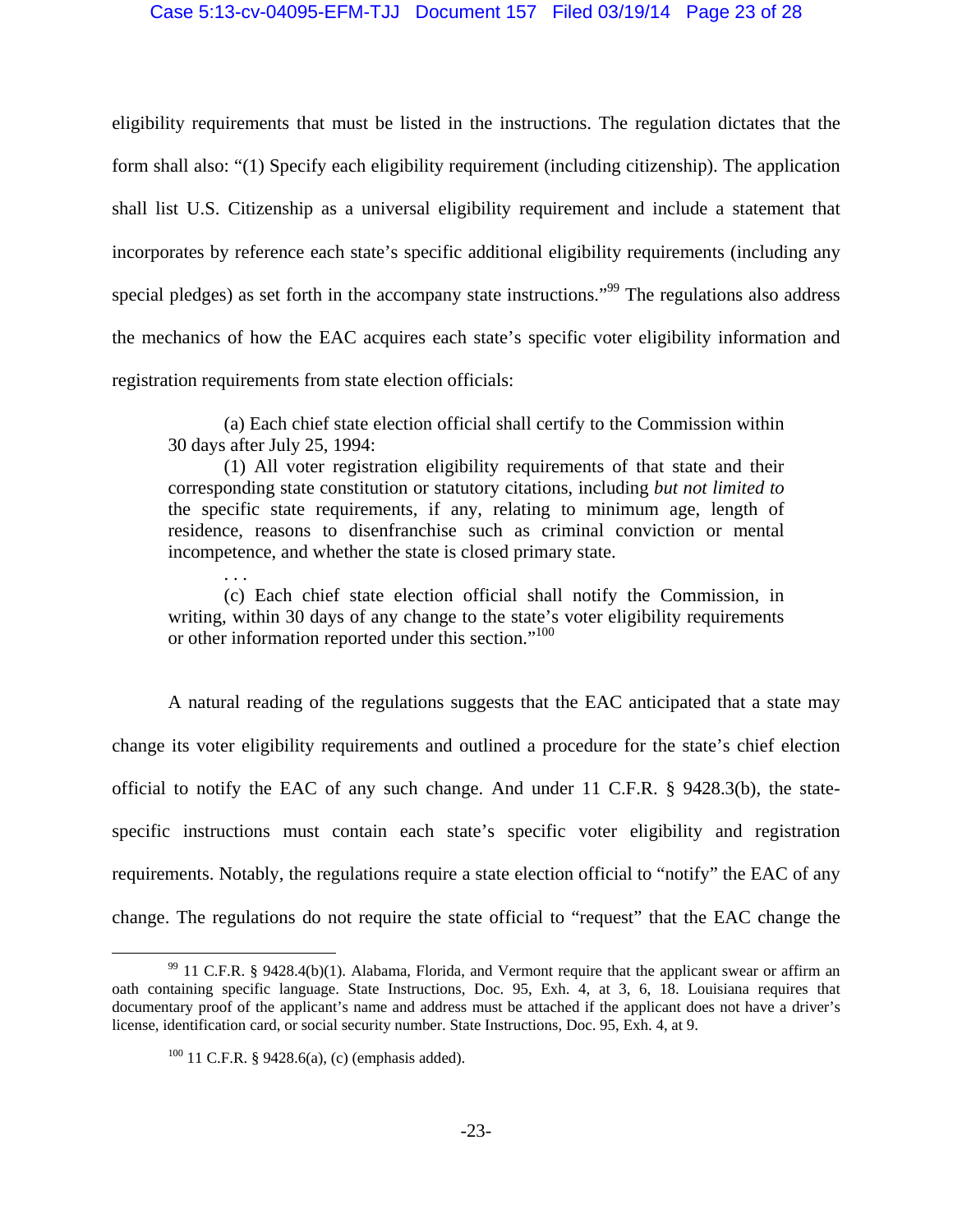### Case 5:13-cv-04095-EFM-TJJ Document 157 Filed 03/19/14 Page 24 of 28

instructions, and the regulations are silent as to the discretion, if any, that the EAC has to decline to make changes to the state-specific instructions.<sup>101</sup> Therefore, naturally reading these regulations together suggests that 1) a state may have additional voter eligibility requirements, 2) a state must inform the EAC of its voter eligibility requirements, and 3) the EAC must list those requirements in the state-specific instructions.<sup>102</sup> This scheme suggests that state and federal laws can coexist, thus there is no conflict. And if there is no conflict, there is no preemption.

The NVRA, in Section 1973gg-7(b)(1), mandates that the federal form "may require only such" information "as is necessary to enable the appropriate State election official to assess the eligibility of the applicant."<sup>103</sup> In other words, the federal form may not require unnecessary information. For example, the Federal Election Commission—the EAC's predecessor considered but excluded from the federal form requests for information deemed unnecessary to assess voter eligibility such as occupation, physical characteristics, and marital status.<sup>104</sup> In *ITCA*, the U.S. Supreme Court noted that Section 1973gg-7(b)(1) "acts as both a ceiling and a floor with respect to the contents of the Federal Form," and concluded that necessary information

<sup>&</sup>lt;sup>101</sup> The EAC decision recognizes that "[n]either the NVRA nor the EAC regulations specifically provide a procedure for states to request changes to the Federal Form." Memorandum of Decision, Doc. 129, Exh. 1, at 13. The EAC decision also acknowledges the states' duty to notify the EAC of changes but concludes, "The regulations leave it solely to the EAC's discretion whether and how to incorporate these changes." *Id*. However, there is no discretionary language in the regulations supporting this conclusion. Notably, the administrative record includes a public comment from a former commissioner of the Federal Election Commission (the predecessor agency to the EAC) who opined that "the EAC has no authority to refuse to approve state-specific instructions that deal with the eligibility and qualifications of voters." Doc. 132, Exh. 5, at 13-17.

 $102$  11 C.F.R. § 9428.6(c); 11 C.F.R. § 9428.3(b). As noted earlier, there is one limited exception. The EAC would not be obligated to list a state's notarization requirement in the instructions because the NVRA expressly prohibits notarization, preempting any potential change in state law on the subject. 42 U.S.C. § 1973gg-7(b)(3).

 $103$  42 U.S.C. § 1973gg-7(b)(1).

 $104$  59 Fed. Reg. 32311, 32316-17 (1994).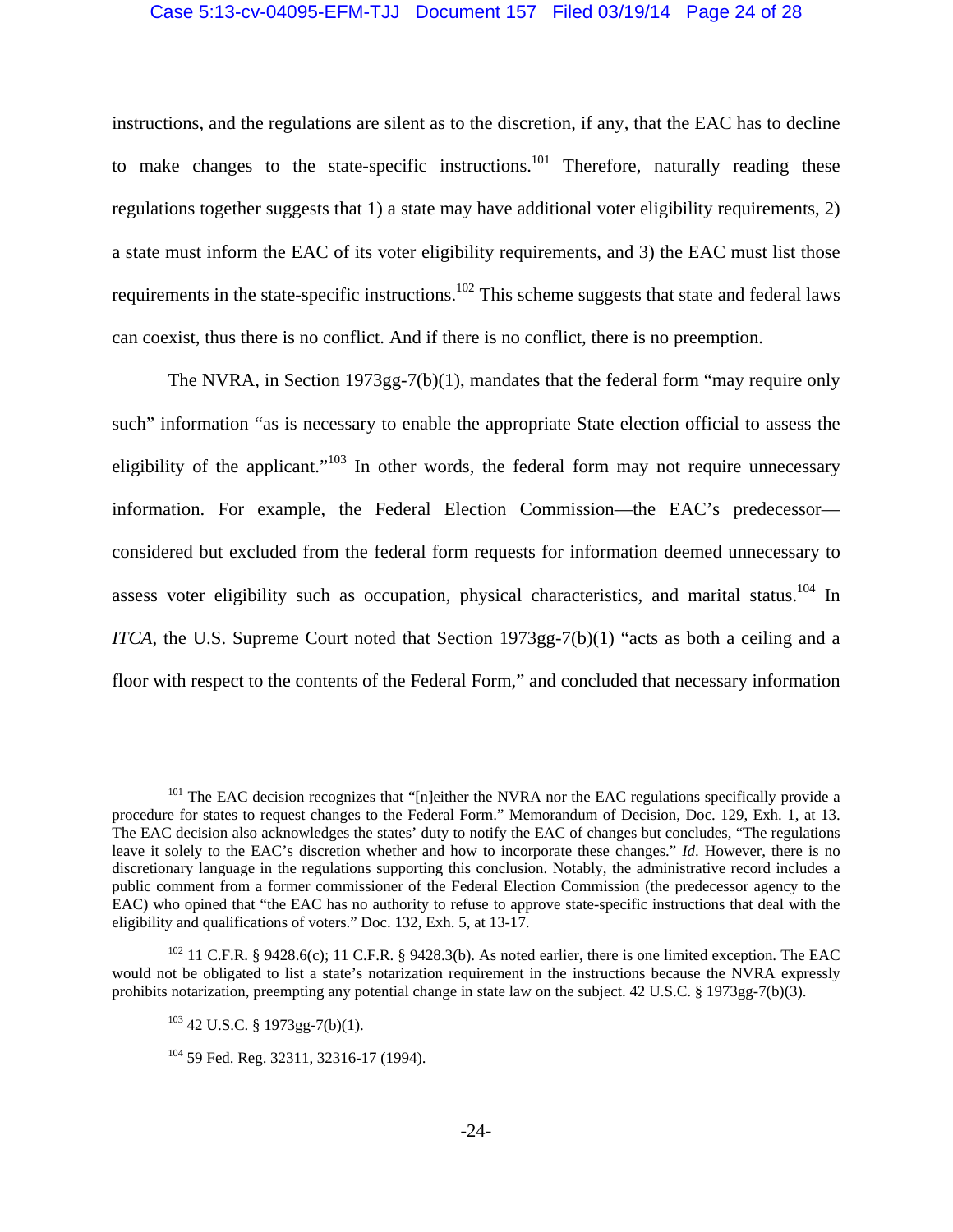## Case 5:13-cv-04095-EFM-TJJ Document 157 Filed 03/19/14 Page 25 of 28

that *may* be required *will* be required.<sup>105</sup> Thus, a natural reading of the statute suggests that a state election official maintains the authority to assess voter eligibility and that the federal form will require the information necessary for the official to make that determination. This leads to the conclusion that, consistent with the determination of both states' legislatures, proof of citizenship is necessary to enable Arizona and Kansas election officials to assess the eligibility of applicants under their states' laws.

In contrast, the EAC decision concludes that proof of citizenship, beyond signing the form, is not necessary for state election officials to assess the eligibility of applicants.<sup>106</sup> The EAC determined that it has discretionary authority to decide what information will be on the federal form and its instructions because of the NVRA's language that the EAC's duty is to "develop" the federal form.<sup>107</sup> As a result, the EAC decision concludes that the federal form already provides all that is necessary for state officials to assess eligibility and that the states' proposed instructions will require more information than is necessary.108

The EAC decision asserts that the EAC has the discretionary authority to determine whether the requests to change the instructions are necessary to enable the states to assess voter eligibility. The EAC decision does not cite the NVRA or its regulations in baldly stating:

We conclude that the States' contention that the EAC is under a nondiscretionary duty to grant their requests is incorrect. Rather, as the Court explained in *Inter Tribal Council*, the EAC is obligated to grant such requests only if it determines, based on the evidence in the record, that it is necessary to do so in order to enable state election officials to enforce their states' voter qualifications. If the States can

 <sup>105</sup> *ITCA*, 133 S. Ct. at 2259.

<sup>106</sup> Memorandum of Decision, Doc. 129, Exh. 1, at 28-41.

<sup>107</sup> *Id*. at 13.

<sup>108</sup> *Id*. at 28-31.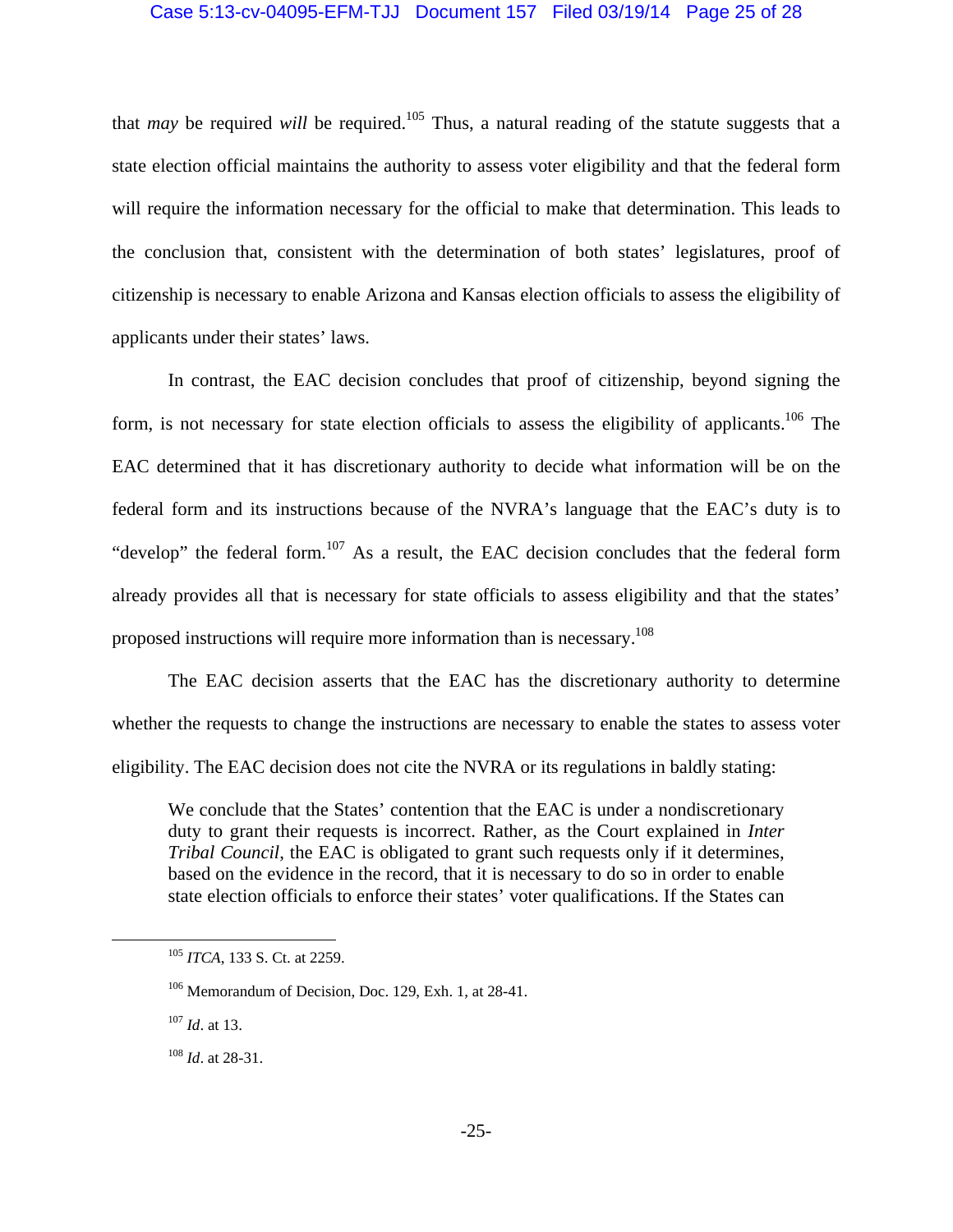enforce their citizenship requirements without additional proof-of-citizenship instructions, denial of their requests for such instructions does not raise any constitutional doubts.<sup>109</sup>

The EAC decision provides no citation or analysis of how *ITCA* leads to Miller's conclusion that the EAC has the authority to decide what is necessary. Nor is there express language in the NVRA or in the *ITCA* opinion granting the EAC such broad authority to determine what information is necessary for a state official to enforce voter qualifications. Again, a natural reading of the statute in question supports the conclusion that state election officials maintain authority to determine voter eligibility. In *ITCA*, the Court characterizes proof of citizenship as "information the State deems necessary to determine eligibility."110 As a result, the EAC's declaration that it alone has the authority to determine what is deemed necessary information is without legal support and is incorrect.

Further, the U.S. Supreme Court characterizes the EAC as having "a nondiscretionary duty" to include Arizona's proof-of-citizenship requirement in the instructions if Arizona can establish in this Court "that a mere oath will not suffice to effectuate its citizenship requirement."111 So, at the least, the *ITCA* opinion establishes that there is a point at which the EAC loses whatever discretion it possesses to determine the contents of the state-specific instructions.

 <sup>109</sup> *Id*. at 27.

<sup>&</sup>lt;sup>110</sup> *ITCA*, 133 S. Ct. at 2259 ("Since, pursuant to the Government's concession, a State may request that the EAC alter the Federal Form to include information the State deems necessary to determine eligibility, and may challenge the EAC's rejection of that request in a suit under the Administrative Procedure Act, no constitutional doubt is raised by giving the 'accept and use' provision of the NVRA its fairest reading.") (citations omitted).

<sup>&</sup>lt;sup>111</sup> *Id.* at 2260 ("Should the EAC's inaction persist, Arizona would have the opportunity to establish in a reviewing court that a mere oath will not suffice to effectuate its citizenship requirement and that the EAC is therefore under a nondiscretionary duty to include Arizona's concrete evidence requirement on the Federal Form.").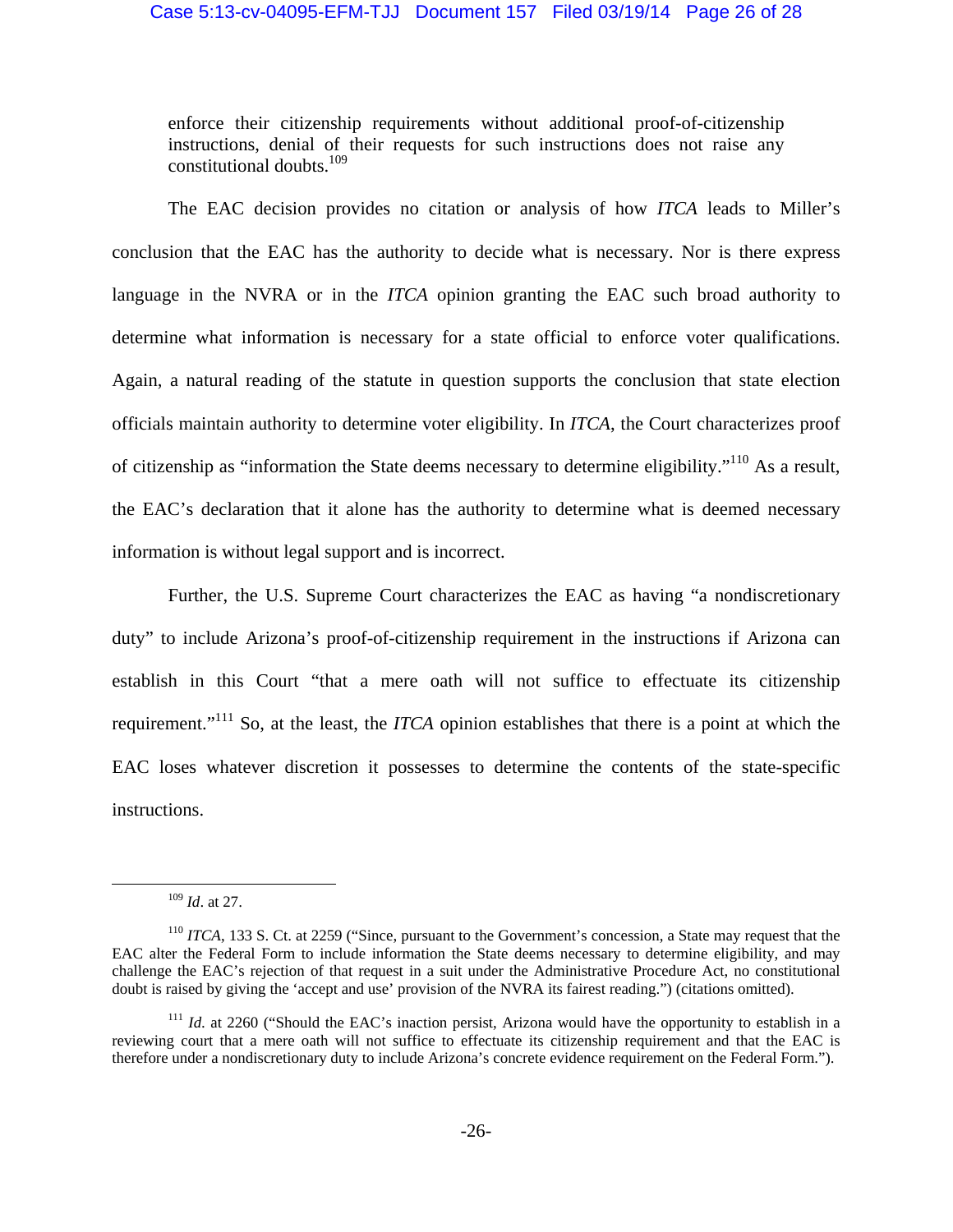#### Case 5:13-cv-04095-EFM-TJJ Document 157 Filed 03/19/14 Page 27 of 28

Here, Arizona and Kansas have established that their state laws require their election officials to assess the eligibility of voters by examining proof of their U.S. citizenship beyond a mere oath. The EAC decision makes the case that the states have other means available to enforce the citizenship requirement.<sup>112</sup> But the Arizona and Kansas legislatures have decided that a mere oath is not sufficient to effectuate their citizenship requirements and that concrete proof of citizenship is required to register to vote. Because the Constitution gives the states exclusive authority to set voter qualifications under the Qualifications Clause, and because no clear congressional enactment attempts to preempt this authority, the Court finds that the states' determination that a mere oath is not sufficient is all the states are required to establish.

Therefore, the Court finds that Congress has not preempted state laws requiring proof of citizenship through the NVRA. This interpretation is not "plainly contrary to the intent of Congress" because the NVRA is silent as to the issue.<sup>113</sup> Consistent with *ITCA*, because the states have established that a mere oath will not suffice to effectuate their citizenship requirement, "the EAC is therefore under a nondiscretionary duty" to include the states' concrete evidence requirement in the state-specific instructions on the federal form.<sup>114</sup>

## **C. The EAC Decision Constitutes Agency Action Unlawfully Withheld**

As a result, the EAC's nondiscretionary duty is to perform the ministerial function of updating the instructions to reflect each state's laws. Accordingly, the Court finds that the EAC's refusal to perform its nondiscretionary duty to change the instructions as required constitutes

 <sup>112</sup> Memorandum of Decision, Doc. 129, Exh. 1, at 36-41.

<sup>113</sup> *See Miller*, 530 U.S. at 341.

<sup>114</sup> *See ITCA*, 133 S. Ct. at 2260.